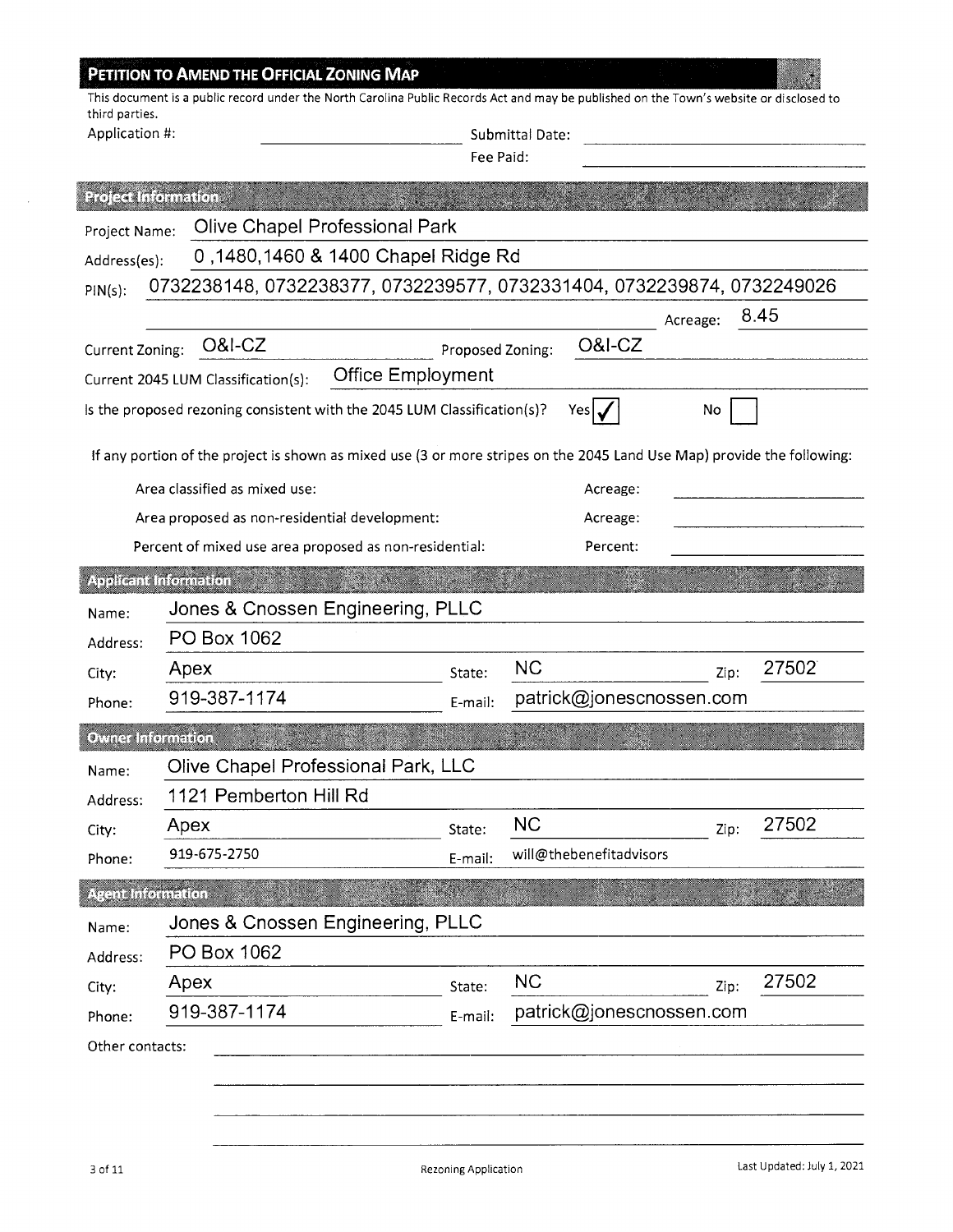Application #: Submittal Date: ----------

An application has been duly filed requesting that the property described in this application be rezoned from O&I-CZ to O&I-CZ it is understood and acknowledged that if the property is rezoned as requested, the property described in this request will be perpetually bound to the use(s) authorized and subject to such conditions as imposed, unless subsequently changed or amended as provided for in the Unified Development Ordinance (UDO). It is further understood and acknowledged that final plans for any specific development to be made pursuant to any such Conditional Zoning shall be submitted for site or subdivision plan approval, as required by the UDO. Use additional pages as needed.

#### **PROPOSED USES:**

The Rezoned Lands may be used for, and only for, the uses listed immediately below. The permitted uses are subject to the limitations and regulations stated in the UDO and any additional limitations or regulations stated below. For convenience, some relevant sections of the UDO may be referenced; such references do not imply that other sections of the UDO do not apply.

| <b>Government Service</b>                                | 21                                                                                                                    |
|----------------------------------------------------------|-----------------------------------------------------------------------------------------------------------------------|
| Veterinary clinic or hospital                            | 22                                                                                                                    |
| <b>Vocational school</b>                                 | 23                                                                                                                    |
| Medical or Dental office or clinic                       | 24                                                                                                                    |
| Medical or dental laboratory                             | 25                                                                                                                    |
| Office, business or professinal                          | 26                                                                                                                    |
| <b>Publishing Office</b>                                 | 27                                                                                                                    |
| Radio and television recording studio                    | 28                                                                                                                    |
| **Restaurant, general (%) (limited to 2,500 SF max)      | 29                                                                                                                    |
| Financial institution                                    | 30                                                                                                                    |
| Newsstand or gift shop                                   | 31                                                                                                                    |
| Pharmacy $(\%)$                                          | 32                                                                                                                    |
| Printing or copying service                              | 33                                                                                                                    |
| Studio for art                                           | 34                                                                                                                    |
| Personal service (%)                                     | 35                                                                                                                    |
| **Health/fitness center or spa (limited to 4,000 SF max) | 36                                                                                                                    |
| **Real estate sales                                      | 37                                                                                                                    |
| Utility, minor                                           | 38<br>the contract of the contract of the contract of the contract of the contract of the contract of the contract of |
| **Barber and beauty shop (limited to 3,000 SF max)       | 39                                                                                                                    |
|                                                          | 40                                                                                                                    |
|                                                          |                                                                                                                       |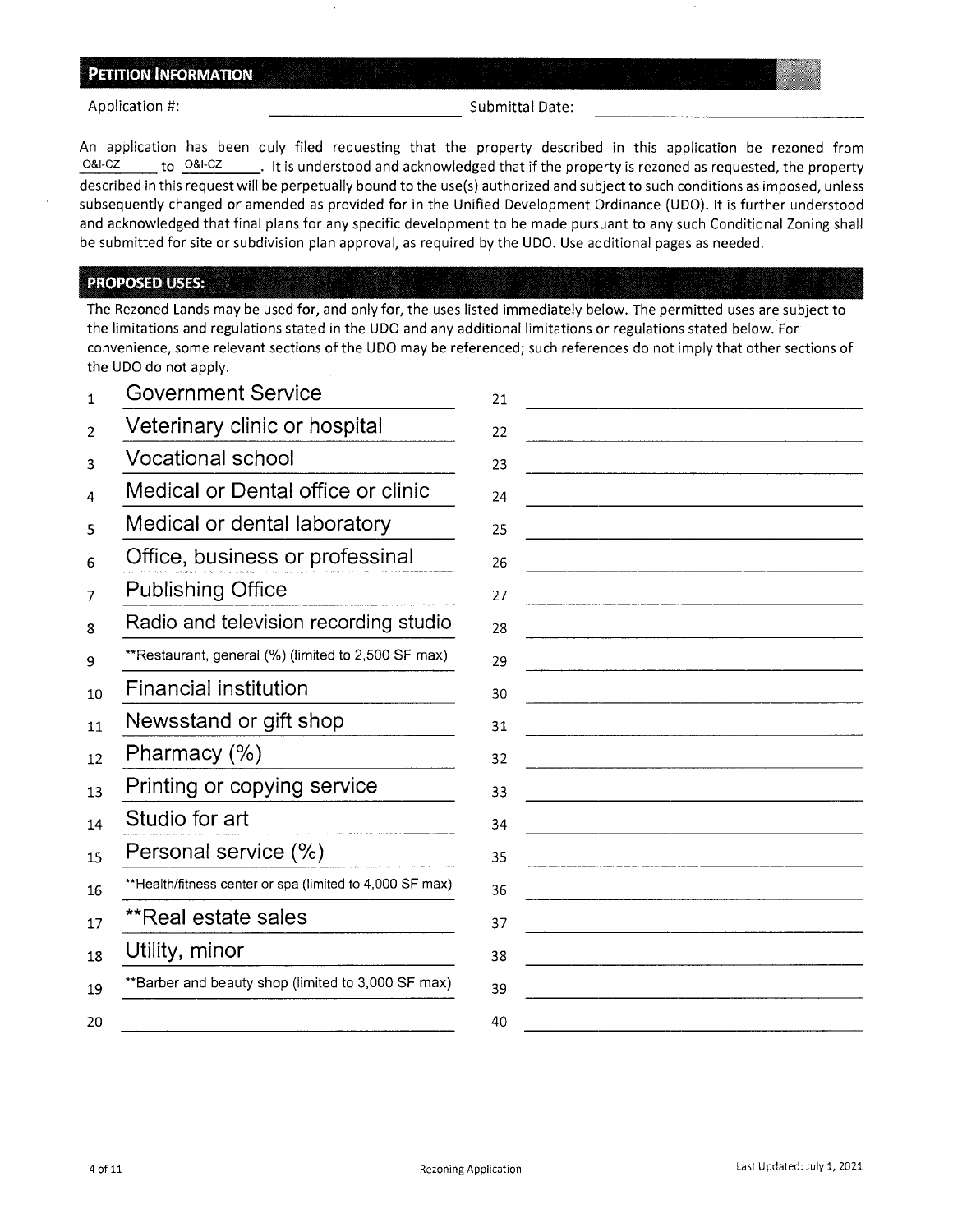Application #: Submittal Date:

#### **PROPOSED CONDITIONS:**

The applicant hereby requests that the Town Council of the Town of Apex, pursuant to the Unified Development Ordinance, approve the Conditional Zoning for the above listed use(s) subject to the following condition(s). Use additional pages as needed.

### Please see attached

#### **E.EGISLATIVE CONSIDERATIONS** - **CONDITIONAL ZONING**

The applicant shall propose site-specific standards and conditions that take into account the following considerations, which are considerations that are relevant to the legislative determination of whether or not the proposed conditional zoning district rezoning request is in the public interest. These considerations do not exclude the legislative consideration of any other factor that is relevant to the public interest. Use additional pages as needed.

1) *Consistency with 2045 Land Use Map.* The proposed Conditional Zoning (CZ) District use's appropriateness for its proposed location and consistency with the purposes, goals, objectives, and policies of the 2045 Land Use Map.

The proposed Conditional Zoning District of Office & Institutional is consistent with the current

2045 Land Use Map designation of Office Employment.

2) *Compatibility.* The proposed Conditional Zoning (CZ) District use's appropriateness for its proposed location and compatibility with the character of surrounding land uses.

The proposed uses provide an appropriate transition from the more intense uses allowed in the adjacent TechFlex

development to the residential uses in the adjacent Chapel Ridge Towns PUD and single-family neighborhood.

fl&!WHilllli®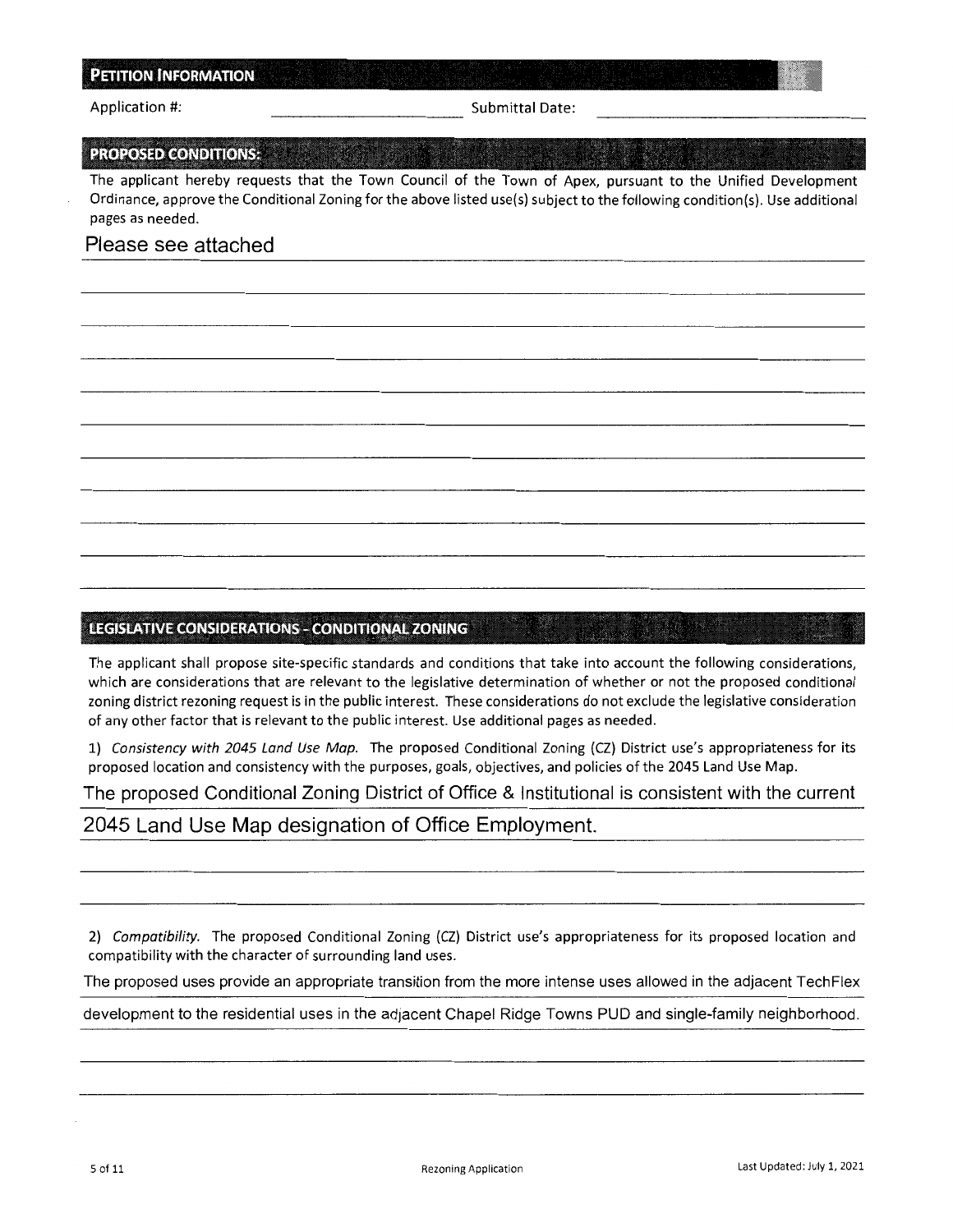| <b>PETITION INFORMATION</b> |  |
|-----------------------------|--|
|                             |  |
|                             |  |
|                             |  |
|                             |  |

Application #: Submittal Date:

3) Zoning district supplemental standards. The proposed Conditional Zoning (CZ) District use's compliance with Sec 4.4 *Supplemental Standards,* if applicable.

All uses that fall within the supplemental standards will be consistent with the standards provided in the Town of Apex UDO.

4) *Design minimizes adverse impact.* The design of the proposed Conditional Zoning (CZ) District use's minimization of adverse effects, including visual impact of the proposed use on adjacent lands; and avoidance of significant adverse impacts on surrounding lands regarding trash, traffic, service delivery, parking and loading, odors, noise, glare, and vibration and not create a nuisance.

We have limited the uses and provided conditions to minimuze the adverse impacts of traffic. Since the

proposed uses are generally office uses a lot of the significant adverse impacts have been eliminated.

5) *Design minimizes environmental impact.* The proposed Conditional Zoning District use's minimization of environmental impacts and protection from significant deterioration of water and air resources, wildlife habitat, scenic resources, and other natural resources.

The development of this office park provides Resource Conservation Area, meets the stormwater standards, and

keeps the existing pond intact.

6) *Impact on public facilities.* The proposed Conditional Zoning (CZ) District use's avoidance of having adverse impacts on public facilities and services, including roads, potable water and wastewater facilities, parks, schools, police, fire and EMS facilities.

The office park has access to existing public streets with adequate frontage to provide several access

points. The location of this office park provides good access to public infrastructure and emergency services.

The office uses will have no impact on the schools or public parks.

7) *Health, safety, and welfare.* The proposed Conditional Zoning (CZ) District use's effect on the health, safety, or welfare of the residents of the Town or its ETJ.

The proposed office uses will provide additional opportunities for employment and services that will benefit

the health and welfare of the citizens. This project should not have any effect on the safety of the citizens in this area.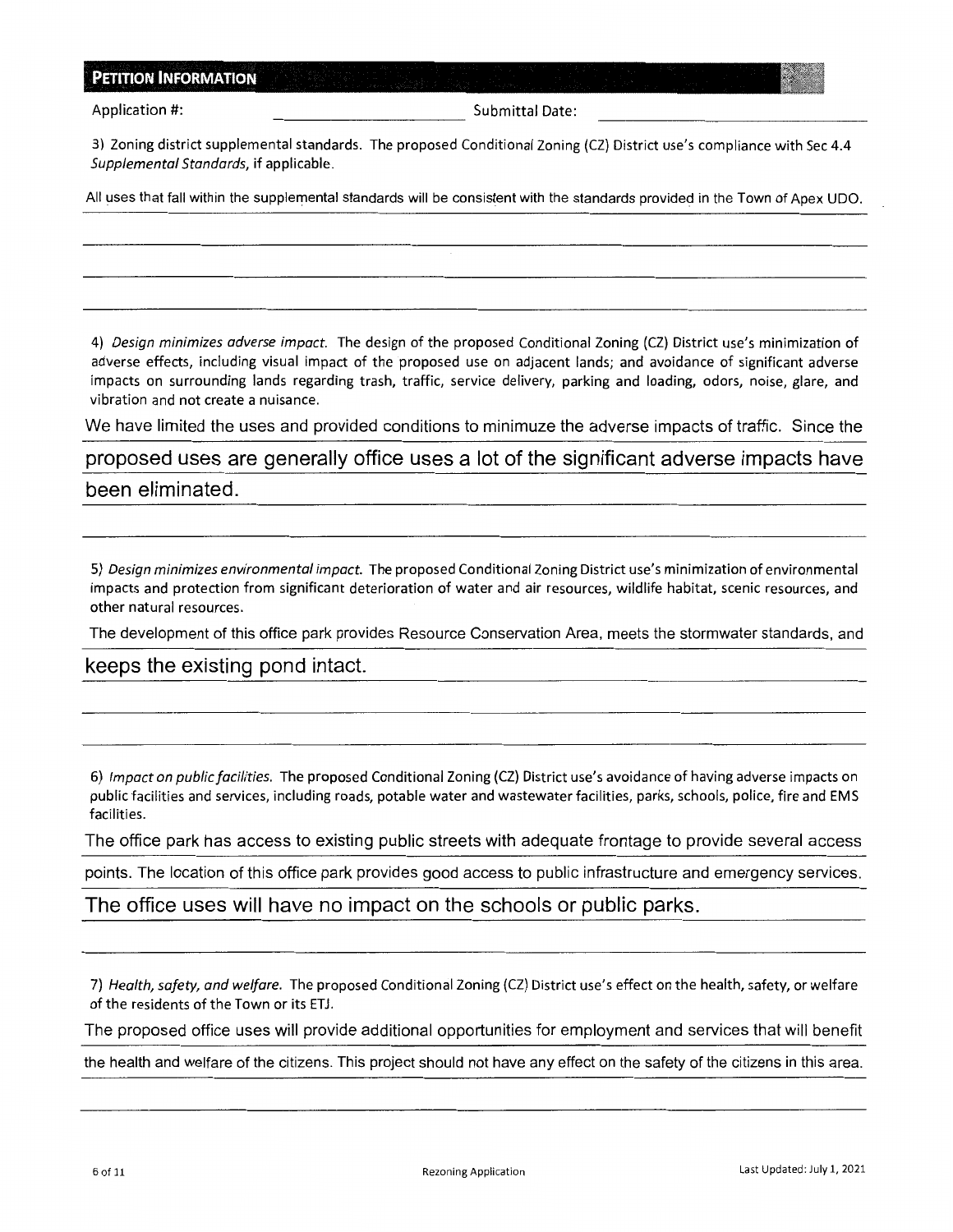Application #: Submittal Date:

8) *Detrimental to adjacent properties.* Whether the proposed Conditional Zoning (CZ) District use is substantially detrimental to adjacent properties.

The office uses are compatible with the TechFlex and residential existing uses in the area. Office uses are a

good neighbor to residential because the peak use time for office is during the day and not at night.

9) *Not constitute nuisance or hazard.* Whether the proposed Conditional Zoning (CZ) District use constitutes a nuisance or hazard due to traffic impact or noise, or because of the number of persons who will be using the Conditional Zoning (CZ) District use.

The office uses proposed generate less traffic during the day than residential uses so this project should not

#### create a nuisance or hazard to the surrounding area.

10) *Other relevant standards of this Ordinance.* Whether the proposed Conditional Zoning (CZ) District use complies with all standards imposed on it by all other applicable provisions of this Ordinance for use, layout, and general development characteristics.

We have limited the uses allowed and provided architectural conditions that will help ensure this is a

quality project capable of meeting all the standards in the UDO.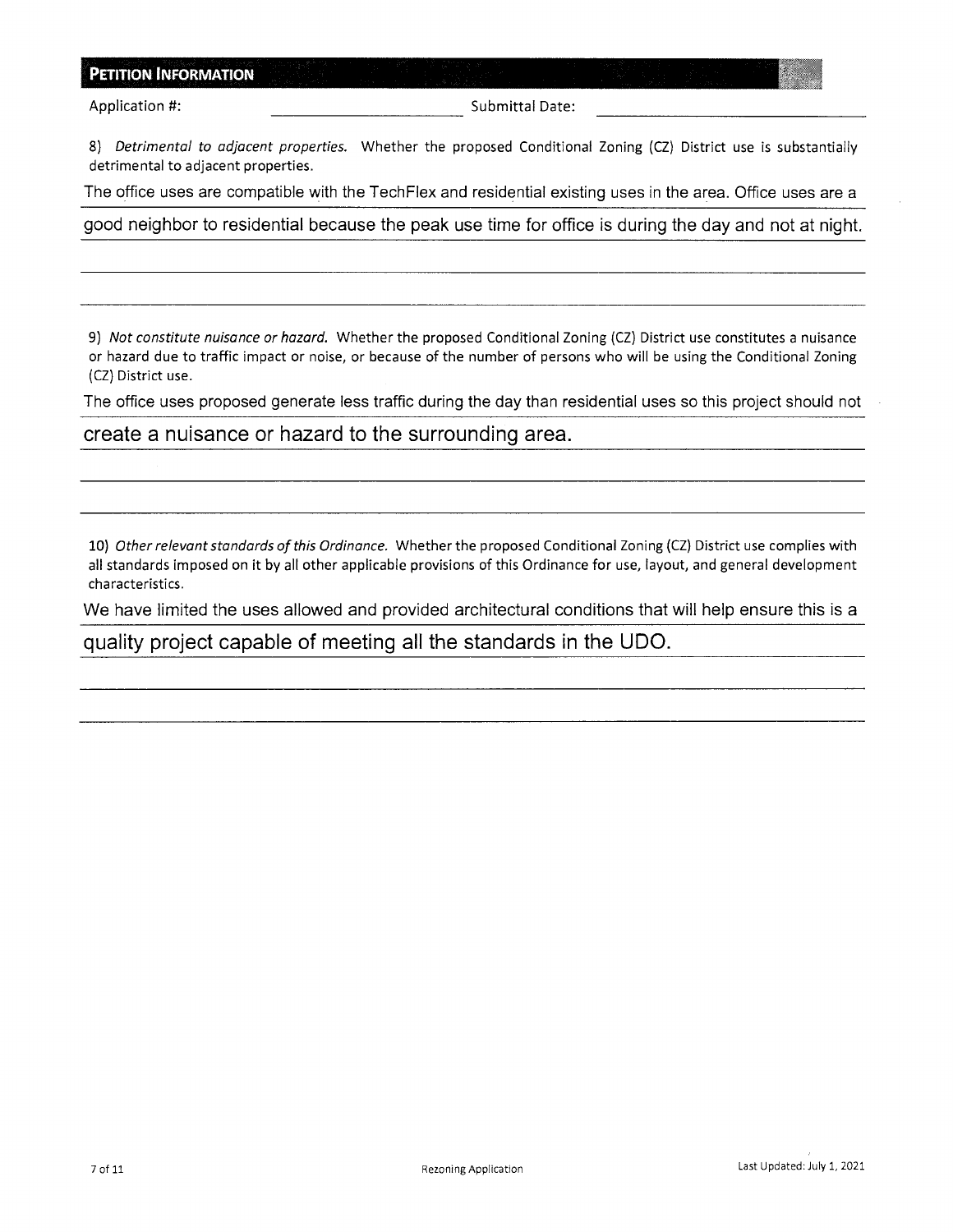### **PAGE 4** - **<sup>0</sup>**\* <sup>I</sup>**PROPOSED CONDITIONS:**

### General Conditions

- I . Developer shall provide a 40 foot Type B Landscape buffer along Olive Chapel Road and preserve as much existing vegetation in the buffer as possible.
- 2. Developer shall provide a 40 foot Type B buffer along Chapel Ridge Road and preserve as much existing vegetation in this buffer as possible.
- 3. Limit the driveway access points onto Chapel Ridge Road to two.
- 4. Limit the closest driveway to Olive Chapel Road on Chapel Ridge Rd to be within 200 feet, as long as NCDOT approves the location.
- 5. A 20' Type A buffer shall be provided after the 50' riparian buffer from the existing pond.
- G. The following uses shall be limited to the operating hours of 7am to 9pm:
	- a) Restaurant, general
	- b) Newsstand or gift shop
	- c) Pharmacy
	- d) Personal service
	- e) Health/fitness center or spa

### Architectural Conditions

- I. All buildings shall be limited to two stories and 42 feet in height measured to the top of the roof ridge line.
- 2. The maximum building size 1s I 5,000 square feet per building.
- 3. All buildings shall have pitched roofs with dormers, hips or gables in the roof line.
- 4. Exterior siding building materials allowed are brick, wood, stone and hardiplank siding. Roofs may be constructed of asphalt shingles and or standing seam metal with a factory finish. Vinyl and EFIS may only be used as trim or accent materials.
- 5. All buildings shall be residential in character and shall reflect similar architecture found in the adjacent residential subdivision.
- G. All buildings shall incorporate the use of patios, porches, or balconies in the design of the building. These areas to be used for entry ways, outdoor seating or pedestrian scale gathering areas.
- 7. The project shall incorporate amenity areas that may include outdoor picnic areas, pedestrian gathering spaces with benches, bicycle racks, planters, arbors or a trellis.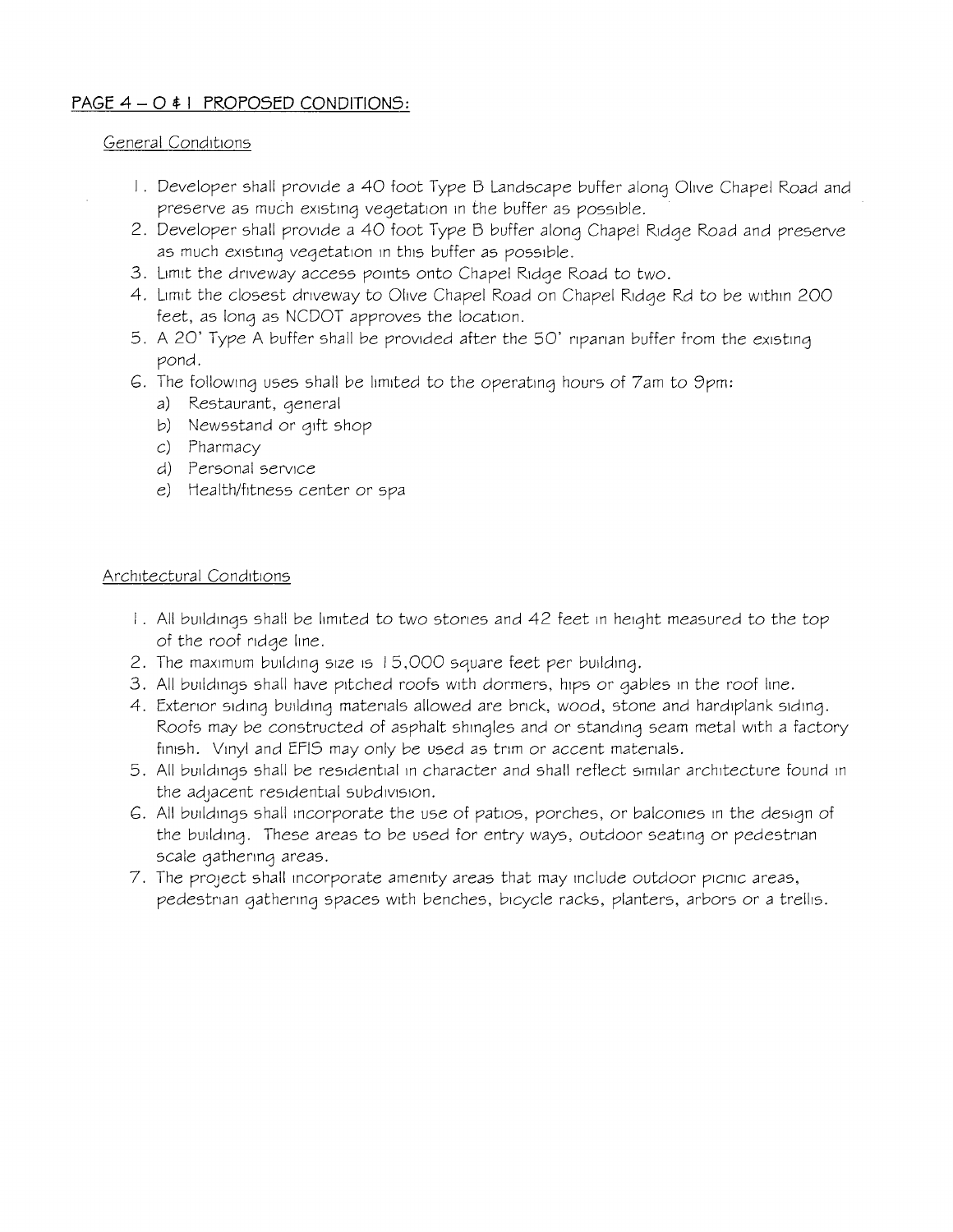|                        | <b>AGENT AUTHORIZATION FORM</b>     |                                                                                                                                                                                                                                         |                                                                  |                           |
|------------------------|-------------------------------------|-----------------------------------------------------------------------------------------------------------------------------------------------------------------------------------------------------------------------------------------|------------------------------------------------------------------|---------------------------|
| Application #:         |                                     |                                                                                                                                                                                                                                         | <b>Submittal Date:</b>                                           |                           |
|                        | Olive Chapel Professional Park, LLC |                                                                                                                                                                                                                                         | is the owner* of the property for which the attached             |                           |
|                        | application is being submitted:     |                                                                                                                                                                                                                                         |                                                                  |                           |
| $\Box$                 | <b>Land Use Amendment</b>           |                                                                                                                                                                                                                                         |                                                                  |                           |
| ☑                      |                                     | Rezoning: For Conditional Zoning and Planned Development rezoning applications, this<br>authorization includes express consent to zoning conditions that are agreed to by the<br>Agent which will apply if the application is approved. |                                                                  |                           |
| П                      | Site Plan                           |                                                                                                                                                                                                                                         |                                                                  |                           |
| П                      | Subdivision                         |                                                                                                                                                                                                                                         |                                                                  |                           |
| □                      | Variance                            |                                                                                                                                                                                                                                         |                                                                  |                           |
| □                      | Other:                              |                                                                                                                                                                                                                                         |                                                                  |                           |
|                        | The property address is:            | 0, 1400, 1460 & 1480 Chapel Ridge Rd                                                                                                                                                                                                    |                                                                  |                           |
|                        | The agent for this project is:      | Jones & Cnossen Engineering, PLLC                                                                                                                                                                                                       |                                                                  |                           |
|                        |                                     | $\Box$ I am the owner of the property and will be acting as my own agent                                                                                                                                                                |                                                                  |                           |
| <b>Agent Name:</b>     |                                     | Patrick Kiernan                                                                                                                                                                                                                         |                                                                  |                           |
| Address:               |                                     | 221 N Salem St, Suite 001, Apex NC 27502                                                                                                                                                                                                |                                                                  |                           |
|                        | Telephone Number:                   | 919-387-1174                                                                                                                                                                                                                            |                                                                  |                           |
| <b>E-Mail Address:</b> |                                     | patrick@jonesncossen.com                                                                                                                                                                                                                |                                                                  |                           |
|                        |                                     | Signotures of Owner(s)*                                                                                                                                                                                                                 | ' Al O'U<br>Type or print name<br>Jasiorow<br>Type or print name | $\cdot$ E<br>Date<br>Date |

Attach additional sheets if there are additional owners.

\*Owner of record as shown on the latest equalized assessment rolls of Wake County. An option to purchase does not constitute ownership. If ownership has been recently transferred, a copy of the deed must accompany this authorization.

Pursuant to Article 40 of Chapter 66 of the North Carolina General Statutes (the Uniform Electronic Transactions Act) this application and all documents related hereto containing an electronic or digitized signature are legally binding in the same manner as are hard copy documents executed by hand signature. The parties hereby consent to use electronic or digitized signatures in accordance with the Town's Electronic Signature Policy and intend to be bound by the application and any related documents. If electronic signatures are used the application shall be delivered in an electronic record capable of retention by the recipient at the time of receipt.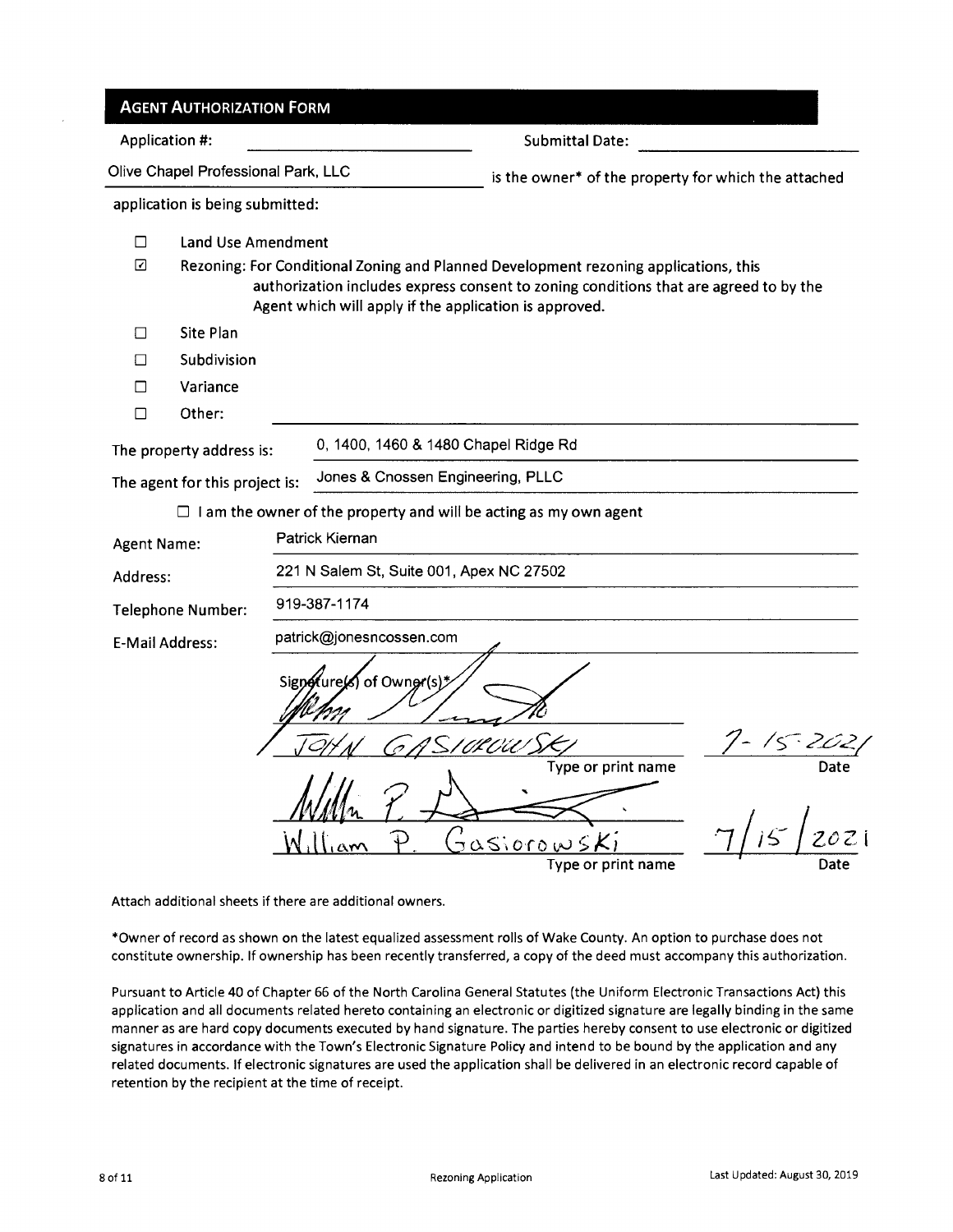#### AFFIDAVIT OF OWNERSHIP

Application #:  $\blacksquare$ 

The undersigned, JOHN GAS10ROWSKI & WILLIAM GAS10ROWSKI (the "Affiant") first being duly sworn, hereby swears or affirms as follows:

- 1. Affiant is over eighteen (18) years of age and authorized to make this Affidavit. The Affiant is the sole owner, or is the authorized agent of all owners, of the property located at o, 1400, 1460 & 1480 Chapel Ridge Rd and legally described in **Exhibit "A"** attached hereto and incorporated herein (the "Property").
- 2. This Affidavit of Ownership is made for the purpose offiling an application for development approval with the Town of Apex.
- 3. If Affiant is the owner of the Property, Affiant acquired ownership by deed, dated  $04/15/2016$ and recorded in the Wake County Register of Deeds Office on  $04/15/2016$  in Book  $016353$  Page 02520-02522
- 4. If Affiant is the authorized agent of the owner(s) of the Property, Affiant possesses documentation indicating the agency relationship granting the Affiant the authority to apply for development approval on behalf of the owner(s).
- 5. If Affiant is the owner of the Property, from the time Affiant was deeded the Property on 04/15/2016 Affiant has claimed sole ownership ofthe Property. Affiant or Affiant's predecessors in interest have been in sole and undisturbed possession and use of the property during the period of ownership. Since taking possession of the Property on  $04/15/2016$  no one has questioned Affiant's ownership or right to possession nor demanded any rents or profits. To Affiant's knowledge, no claim or action has been brought against Affiant (if Affiant is the owner), or against owner(s) (if Affiant is acting as an authorized agent for owner(s)), which questions title or right to possession of the property, nor is any claim or action pending against Affiant or owner(s) in counting of the BRI

Property.<br>
This the <u>15<sup>th</sup></u> day of <u>July</u> 20<u>21</u>. Notary Public, North Carolina<br>
My Commission Expires August 28, 2024  $ANDT$ 

STATE OF NORTH CAROLINA COUNTY OF  $WHK \succeq$ 

the undersigned, a Notary Public in and for the County of  $MAKE$ , hereby certify that JÖHN N:LLIAM GASIO ROUSKI Affiant, personally known to me or known to me by said Affiant's presentation of *i:J* tt -::s-~ J.O."-v W *':>* ~ \ .li? said Affiant's  $\overline{N_1L_2}$ ,  $\overline{MN}$   $\overline{MN}$ ,  $\overline{MN}$ ,  $\overline{MN}$  is  $\overline{MN}$  are personally appeared before me this day and acknowledged the

due and voluntary execution of the foregoing Affidavit.

ANETA DENT Notary Public, North Carolina Wake County My Commission Expires August28,2024 [NOTARY SEAL]

0C,

Notary Public State of North Carolina My Commission Expires:

Type or print name

rseal)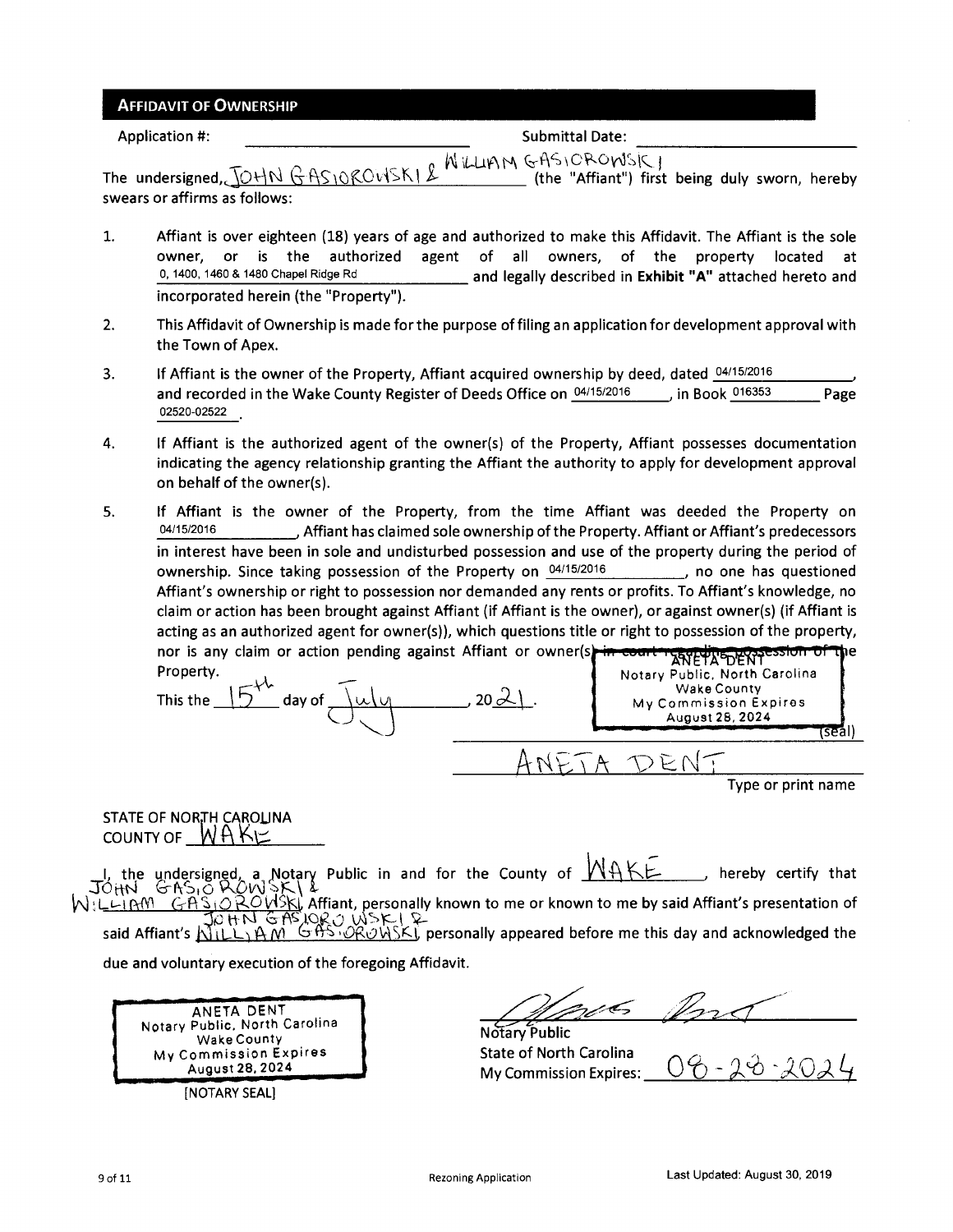#### AFFIDAVIT OF OWNERSHIP: EXHIBIT A - LEGAL DESCRIPTION

Application #: Submittal Date:

#### **Insert legal description below.**

OLIVE CHAPEL PROFESSIONAL PARK - ANNEXATION LEGAL DESCRIPTION

Beginning at a point, said point having nc grid coordinates of N-723145.48, E-2032672.14, thence N27-03-58E 239.37 feet to a point, thence S66-48-09E 19.96 feet to a point, thence N27-31-15E 39.66 Feet to a point, thence N16-25-09W 323.87 feet to a point, thence N38-32-02W 41.34 feet to a point, thence N12-10-56W 366.86 feet to a point, thence S88-29-56E 203.00 feet to a point, thence S88-29-56E 77.00 feet to a point, thence S67-29-40E 210.02 feet to a point, thence S84-59-01E 126.05 to a point in the western r.o.w. of Chapel Ridge Road, thence along the western r.o.w. of Chapel Ridge Road S10-40-35W 184.97 feet to a point, hence along a curve to the left having a radius of 424.54 feet and a chord distance of 178.88 feet and a chord bearing of S01-31-38E to a point, thence along a curve to the right having a radius of 194.00 feet and a chord distance of 98.38 feet and a chord bearing of S0l-06-47 W to a point, thence continuing along a curve to the ight having a radius of 194.00 feet and a chord distance of 100.55 feet and a chord bearing of S30-53-49W to a point, thence S45-51-23W 115.00 feet to a point, thence along a curve to the left having a radius of 227.00 feet and a chord distance of 188.09 feet and a chord bearing of S21-22-55W to a point, thence along a curve to the right having a radius of 30.00 feet and a chord distance of 40.86 feet and a chord bearing of S39-51-49 W to a point in the northern r.o.w. of Olive Chapel Road, thence along the northern r.o.w. of Olive Chapel Road S82-46-17W 45.14 feet to a point, thence S83-46-04W 54.06 feet to a point, thence S83-46-04W 45.61 feet to a point, thence S84-17-33W 99.92 feet to a point, thence S84.03-llW 57.76 feet to a point, thence leaving the northern r.o.w. of Olive Chapel Road N27-03-58 E 23.51 feet to the point and place of beginning containing 8.698 acres.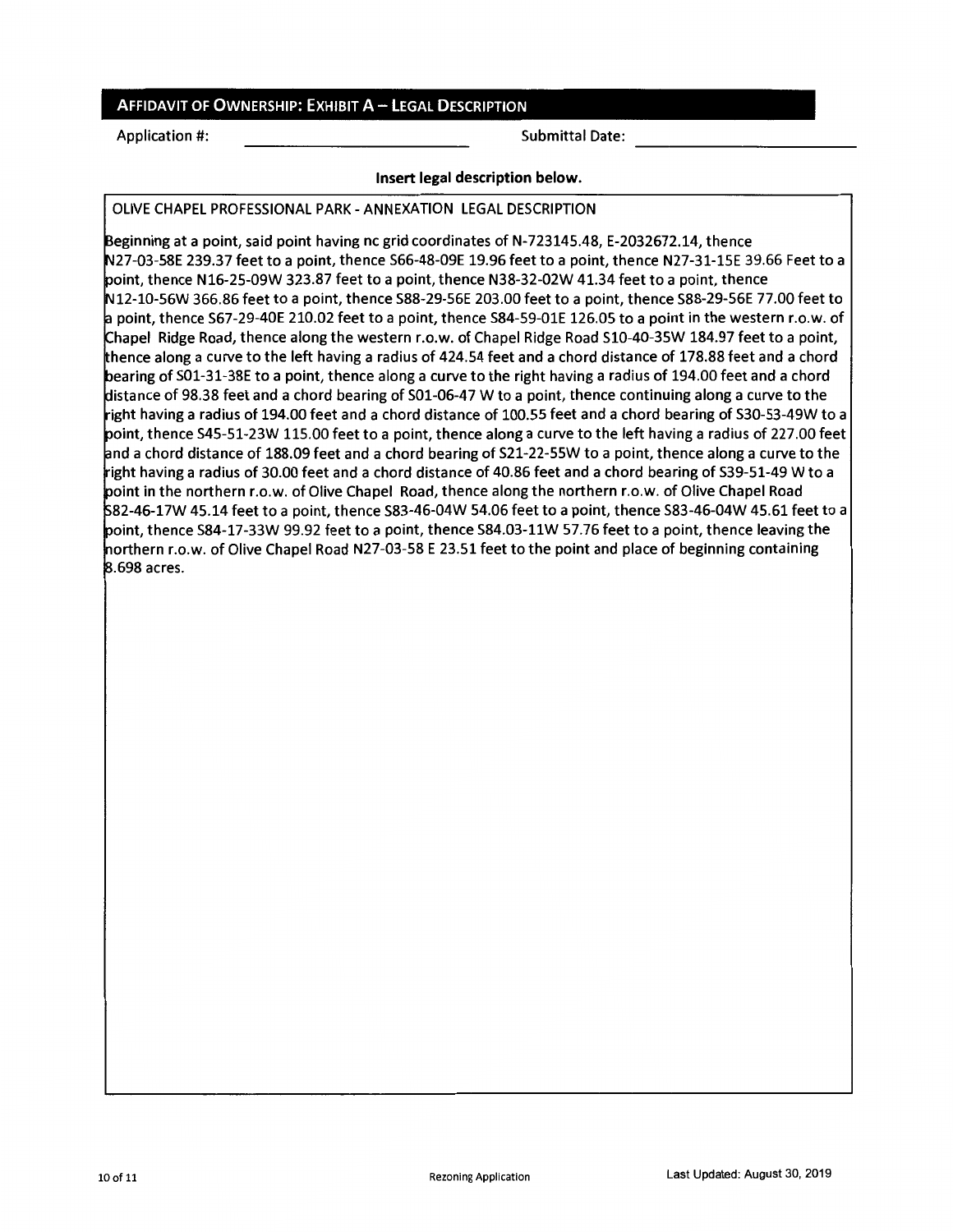# **NOTICE OF NEIGHBORHOOD MEETING**

This document is a public record under the North Carolina Public Records Act and may be published on the Town's website or disclosed to third parties.

|  |  | July 14, 2021 |
|--|--|---------------|
|--|--|---------------|

Date

Dear Neighbor:

You are invited to a neighborhood meeting to review and discuss the development proposal at 0, 1480, 1460 & 1400 Chapel Ridge Rd 0732238148, 0732238377, 0732239577 0732331404,0732239874,0732249026

Address(es) **PIN(s)** 

in accordance with the Town of Apex Neighborhood Meeting procedures. This meeting is intended to be a way for the applicant to discuss the project and review the proposed plans with adjacent neighbors and neighborhood organizations before the submittal of an application to the Town. This provides neighbors an opportunity to raise questions and discuss any concerns about the impacts of the project before it is officially submitted. If you are unable to attend, please refer to the Project Contact Information page for ways to contact the applicant. Notified neighbors may request that the applicant provide updates and send plans via email or mail. Once an application has been submitted to the Town, it may be tracked using the Interactive Development Map or the Apex Development Report located on the Town of Apex website at http://www.apexnc.org/180/Planning-Community-Development.

A Neighborhood Meeting is required because this project includes (check all that apply):

| <b>Application Type</b>                                            | <b>Approving Authority</b>                   |
|--------------------------------------------------------------------|----------------------------------------------|
| Rezoning (including Planned Unit Development)                      | <b>Town Council</b>                          |
| Major Site Plan                                                    | Town Council (QJPH*)                         |
| Special Use Permit                                                 | Town Council (QJPH*)                         |
| Residential Master Subdivision Plan (excludes exempt subdivisions) | <b>Technical Review</b><br>Committee (staff) |

\*Quasi-Judicial Public Hearing: The Town Council cannot discuss the project prior to the public hearing.

The following is a description of the proposal (also see attached map(s) and/or plan sheet(s)):

This rezoning is for a modification of three of the current allowable uses, in order to change the square

footage limitations per business; as well as the addition of one new use (Beauty and Barber Shop).

Please see attached chart for a summary of changes.

Estimated submittal date: August 02, 2021

| <b>MEETING INFORMATION:</b> |  |  |
|-----------------------------|--|--|
|-----------------------------|--|--|

| Property Owner(s) name(s):         | Olive Chapel Professional Park, LLC             |
|------------------------------------|-------------------------------------------------|
| Applicant(s):                      | Jones & Cnossen Engineering, PLLC               |
| Contact information (email/phone): | patrick@jonescnossen.com/919-387-1174           |
| Meeting Address:                   | Zoom - please see enclosed registration details |
| Date/Time of meeting**:            | July 29, 2021 6:00-8:00 pm                      |
| <b>MEETING AGENDA TIMES:</b>       |                                                 |

Welcome: 6:00 PM Project Presentation: 6:05 PM Question & Answer: 6:30 PM

\*\*Meetings shall occur between 5:00 p.m.-9:00 p.m. on a Monday through Thursday (excluding Town recognized holidays). If you have questions about the general process for this application, please contact the Planning and Community Development Department at 919-249-3426. You may also find information about the Apex Planning Department and on-going planning efforts at http://www.apexnc.org/180/Planning-Community-Development.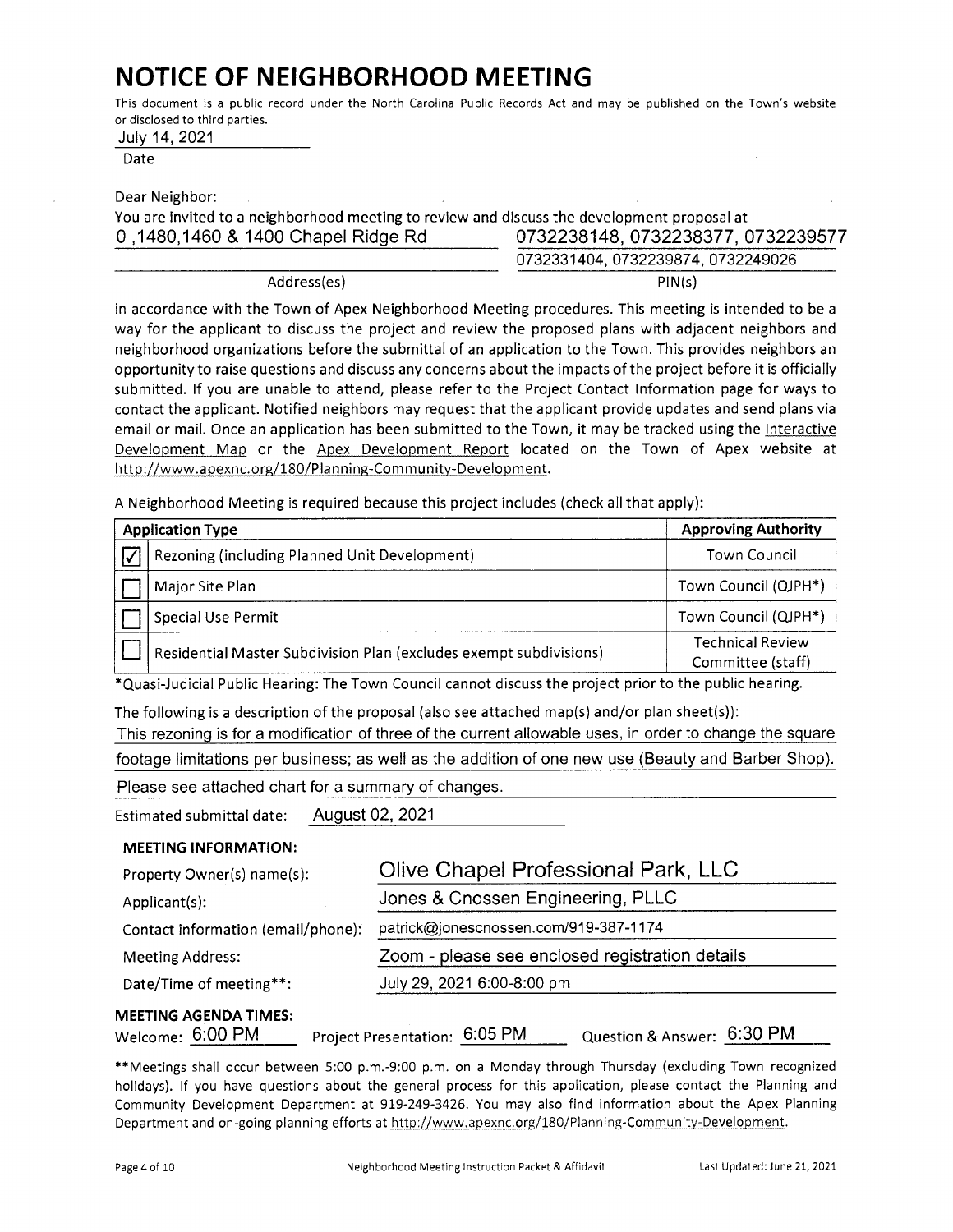| Current Allowable Uses per Rezoning Case #16CZ11        | Requested Changes with New Rezoning                  |
|---------------------------------------------------------|------------------------------------------------------|
| <b>Government Service</b>                               |                                                      |
| $\sim$<br>Veterinary clinic or hospital                 |                                                      |
| <b>Vocational school</b>                                |                                                      |
| Medical or dental office or clinic                      |                                                      |
| Medical or dental laboratory                            |                                                      |
| Office, business or professional                        |                                                      |
| <b>Publishing Office</b>                                |                                                      |
| Radio and television recording studio                   |                                                      |
| Restaurant, general (%) (limited to 1,500 SF max.)      | Change square footage limit to 2,500 SF max.         |
| <b>Financial institution</b>                            |                                                      |
| Newsstand or gift shop (%)                              |                                                      |
| Pharmacy (%)                                            |                                                      |
| Printing or copying service                             |                                                      |
| Studio for art                                          |                                                      |
| Personal service (%)                                    |                                                      |
| Health/fitness center or spa (limited to 2,500 SF max.) | Change square footage limit to 4,000 SF max.         |
| Real estate sales (limited to 2,500 SF max.)            | Remove square footage limit                          |
| Utility, minor                                          |                                                      |
|                                                         | Add Barber and Beauty shop to list of allowable uses |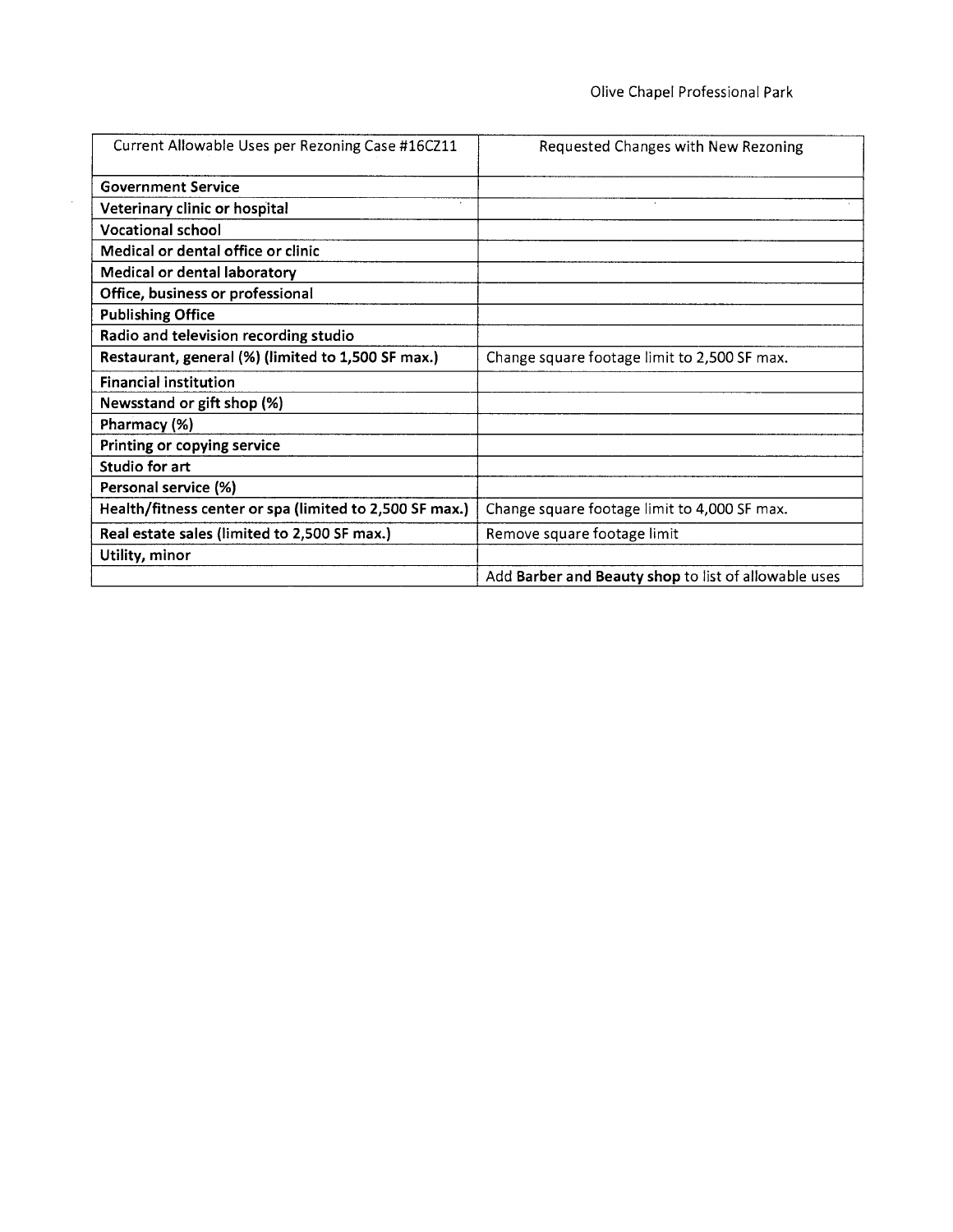

221 N. SALEM ST, SUITE C01 PO BOX 1062 APEX, NC 27502 Office: 919-387-1174 Fax: 919-387-3375 **www.jonescnossen.com** 

Zoom Meeting Details - Olive Chapel Professional Park-Rezoning

#### When: **July 29, 2021 OG:00 PM Eastern Time** (US and Canada)

Reqister in advance for this meeting at www.zoom.us/join.

Enter the Meeting ID (and 1f prompted the Fass Code).

#### · **Meeting ID: 970 5998 9754 Pass Code: F079da**

The Meeting Registration form will request your First and Last Name, email address and Address to help us with attendance at the meeting.

After registering, you will *receive a* confirmation *email* containing information about JOlning the meeting. You may JOln the meeting from *a* FC, Mac, 1pad or Android *device.* A dial-in option 1s also available, if you prefer to participate by phone.

If there are any questions regarding the upcoming meeting or you *experience* any issues registering for the meeting, please contact our *office.* 

 $\mathbf{I}$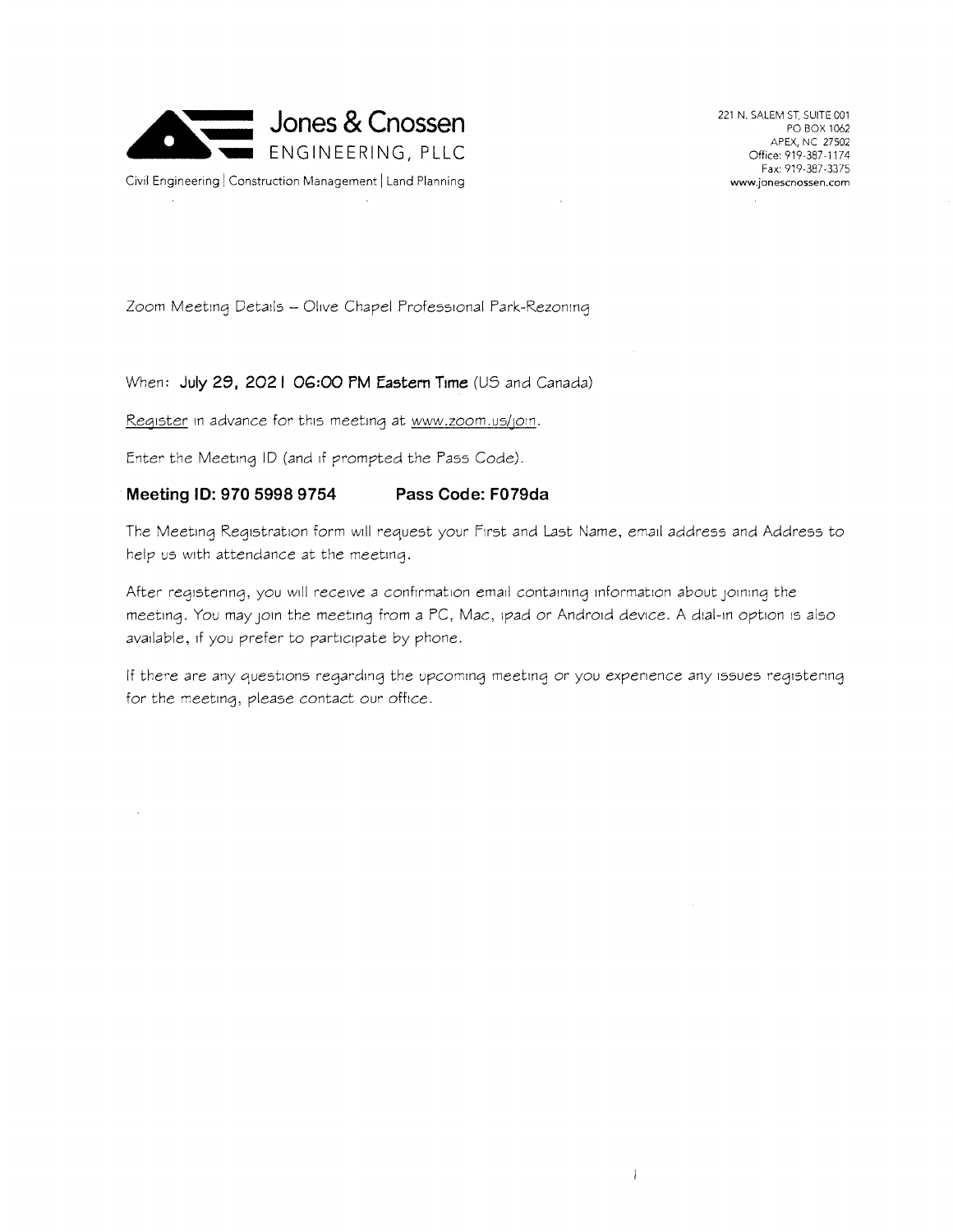

 $\cdot$ 

 $\bar{z}$ 

 $\mathcal{L}$ 

 $\bar{z}$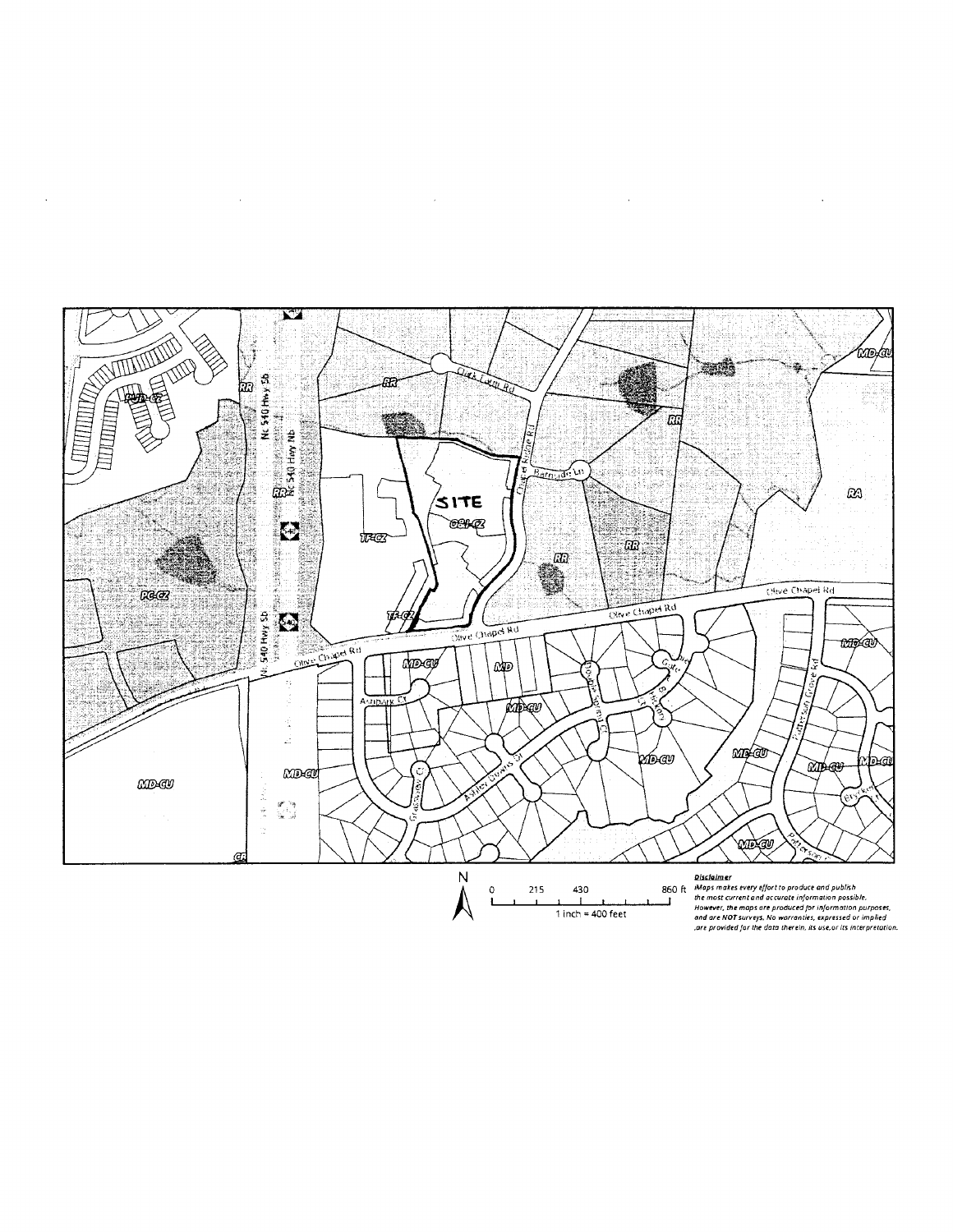# **PROJECT CONTACT INFORMATION**

This document is a public record under the North Carolina Public Records Act and may be published on the Town's website or disclosed to third parties.

| <b>Development Contacts:</b>                                                                                           |
|------------------------------------------------------------------------------------------------------------------------|
| <b>O&amp;I-CZ</b><br><b>Project Name: Olive Chapel Professional Park</b><br>Zoning:                                    |
| Location: 0,1480,1460 & 1400 Chapel Ridge Rd                                                                           |
| 8.45<br>Property PIN(s): 0732238148, 0732238377, 0732239577 Acreage/Square Feet:<br>0732331404, 0732239874, 0732249026 |
| Property Owner: Olive Chapel Professional Park, LLC                                                                    |
| Address: 0, 1480, 1460 & 1400 Chapel Ridge Rd                                                                          |
| Zip: 27502<br>State: NC<br>City: Apex                                                                                  |
| Email: will@thebenefitadvisors<br>Phone: 919-675-2750                                                                  |
| Developer:                                                                                                             |
| Address:                                                                                                               |
| State:<br>City:<br>Zip:                                                                                                |
| Phone:<br>Email:<br>Fax:                                                                                               |
| Jones & Cnossen Engineering, PLLC<br>Engineer:                                                                         |
| Address: PO Box 1062                                                                                                   |
| Zip: 27502<br>City: Apex<br>State: NC                                                                                  |
| Email: patrick@jonescnossen.com<br>919-387-3375<br>Phone: 919-387-1174<br>Fax:                                         |
| Builder (if known):                                                                                                    |
| Address:                                                                                                               |
| State:<br>Zip:<br>City:                                                                                                |
| Fax:<br>Email:<br>Phone:                                                                                               |

**Please note that Town staff will not have complete information about a proposed development until the application is submitted for review. If you have a question about Town development standards and how they relate to the proposed development, please contact the appropriate staff person listed below.** 

| <b>Town of Apex Department Contacts</b>                                                                                             |                |
|-------------------------------------------------------------------------------------------------------------------------------------|----------------|
| Planning and Community Development Department Main Number<br>(Provide development name or location to be routed to correct planner) | (919) 249-3426 |
| Parks, Recreation & Cultural Resources Department<br>Angela Reincke, Parks and Greenways Planner                                    | (919) 249-7468 |
| Public Works - Transportation<br>Russell Dalton, Senior Transportation Engineer                                                     | (919) 249-3358 |
| Water Resources Department<br>Jessica Bolin, Environmental Engineering Manager (Stormwater, Sedimentation &<br>Erosion Control)     | (919) 249-3537 |
| James Gregg, Utility Engineering Manager (Water & Sewer)                                                                            | (919) 249-3324 |
| Electric Utilities Division<br>Rodney Smith, Electric Technical Services Manager                                                    | (919) 249-3342 |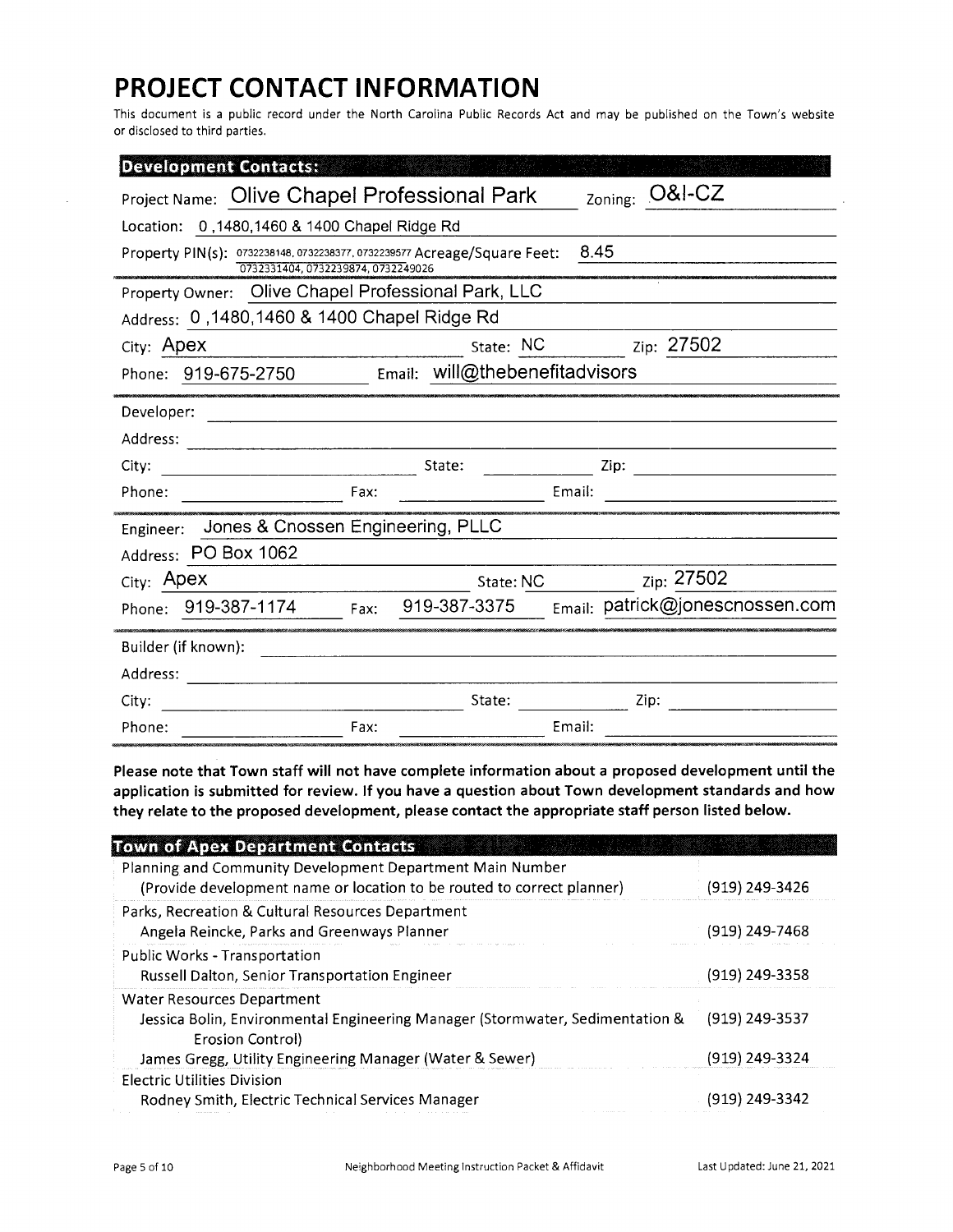#### **Providing Input to Town Council:**

Each Town Council meeting agenda includes a Public Forum time when anyone is permitted to speak for three (3) minutes on any topic with the exception of items listed as Public Hearings for that meeting. The Town Council meets on the 2<sup>nd</sup> and 4<sup>th</sup> Tuesdays of each month at 6:00 p.m. (except for holidays, see schedule of meetings at http://www.apexnc.org/838/Agendas-Minutes). You may also contact Town Council by e-mail at AIICouncil@apexnc.org.

#### **Private Agreements and Easement Negotiation:**

The Town of Apex cannot enforce private agreements between developers and neighbors and is not a party to the easement and right-of-way negotiation that occurs between developers and neighboring property owners for easements or rights-of-way that are necessary to build the project.

It is recommended that all private agreements be made in writing and that if a property owner feels it necessary, they should obtain private legal counsel in order to protect their interests in both private agreements and during easement negotiations. The only conditions that the Town of Apex can enforce are those conditions that are made a part of the conditional zoning of the property by agreement of the developer and the Town.

As an example, if a developer offers to build a fence for a neighbor to mitigate some impact, the Town can only enforce the construction of the fence if the fence becomes a condition of the rezoning. This would occur by the developer offering the condition as part of their conditional zoning application package or at the Town Council public hearing on the conditional zoning and the Town accepting it as a condition. Private agreements regarding a fence being constructed will not be enforced by the Town.

To request that any agreement with a developer is made a part of the conditional zoning at the time of approval, you may ask at the Town Council public hearing if the agreement is included in the conditions. If it is not, you may request that the Town Council not approve the rezoning without the agreement being included in the conditions (note that it is up to Town Council whether to approve or deny the rezoning but they cannot impose conditions that the applicant does not agree to add). The developer's proposed conditions can be viewed any time after a rezoning is submitted on the Interactive Development Map at: http://apexnc.maps.arcgis.com/apps/OnePane/basicviewer/index.htm1?appid=fa9ba2017b784030b15ef4d a27d9e795

#### **Uocwnentation:**

Neighbors to a requested new development and/or rezoning are strongly encouraged to fully document (such as through dated photographs) the condition of their property before any work is initiated for the new development. Stormwater controls installed on developed property are not designed to and will likely not remove 100% of the soil particles transported by stormwater runoff. As a result, creeks and ponds could become cloudy for a period of time after rain events.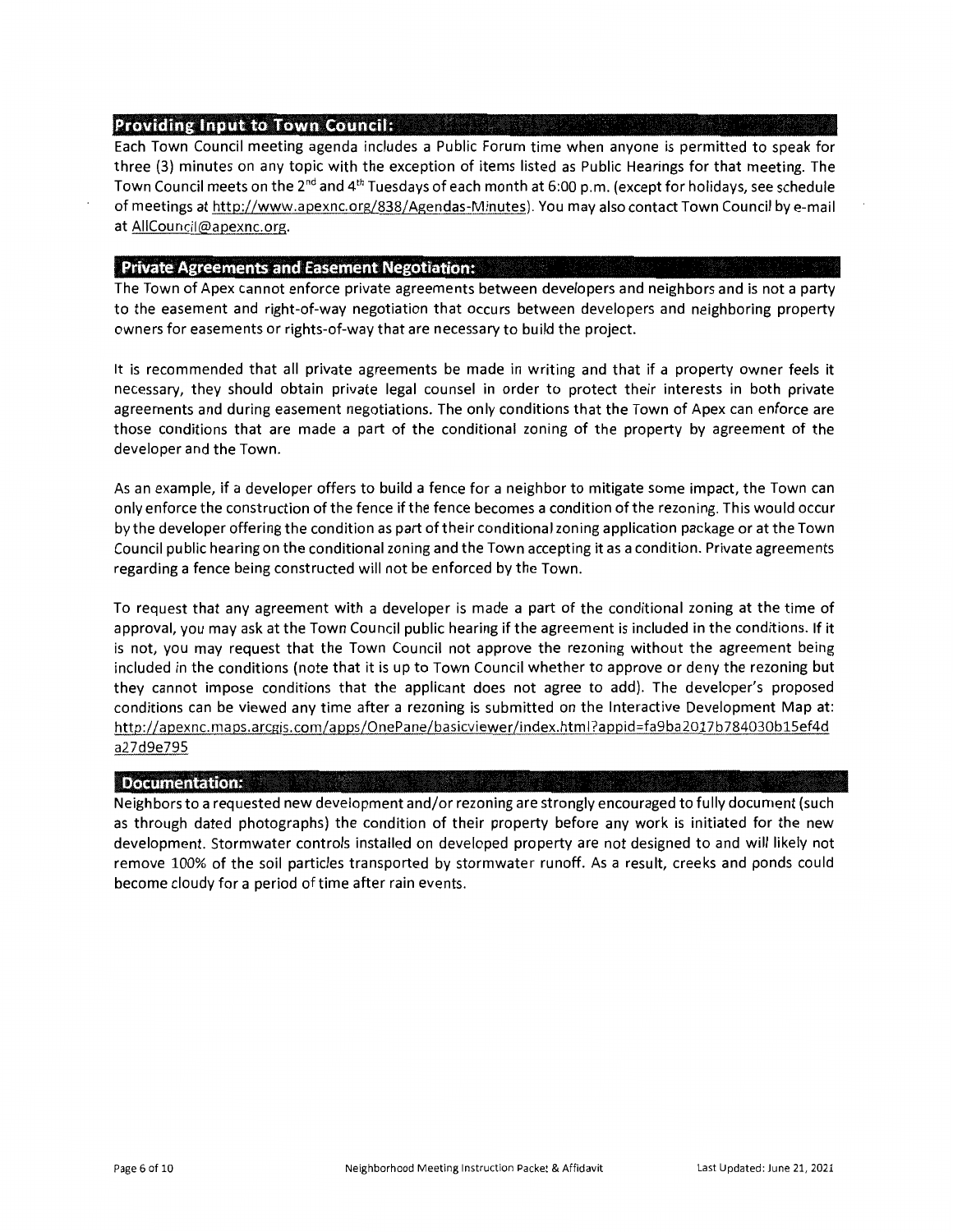## **NEIGHBORHOOD MEETING SIGN-IN SHEET**

This document is a public record under the North Carolina Public Records Act and may be published on the Town's website or disclosed to third parties.

| Meeting Address: Zoom - please see enclosed registration details |                          |  |  |  |
|------------------------------------------------------------------|--------------------------|--|--|--|
| Date of meeting: July 29, 2021                                   | Time of meeting: 6:00 pm |  |  |  |
| Property Owner(s) name(s): Olive Chapel Professional Park, LLC   |                          |  |  |  |
| Applicant(s): Jones & Cnossen Engineering, PLLC                  |                          |  |  |  |

Please print your name below, state your address and/or affiliation with a neighborhood group, and provide your phone number and email address. Providing your name below does not represent support or opposition to the project; it is for documentation purposes only. For virtual meetings, applicants must include all known participants and request the information below.

|     | NAME/ORGANIZATION | <b>ADDRESS</b>          | <b>PHONE#</b> | <b>EMAIL</b> | <b>SEND PLANS</b><br><b>&amp; UPDATES</b> |
|-----|-------------------|-------------------------|---------------|--------------|-------------------------------------------|
| 1.  | RitaBaykin        | 1500 Clark Farm Rel     |               |              |                                           |
| 2.  | Anne Cain         | 1401 Barnsick Lane      |               |              |                                           |
| 3.  | EncaBurn          | 1408 Barnske Lane       |               |              |                                           |
| 4.  | BarbaraFawikner   | 1513ClarkFarmRel        |               |              |                                           |
| 5.  | Frank Bria        | 1516 Clark Farm Rd      |               |              |                                           |
| 6.  | Will Gasiorowski  | 1121 PombertonHill Rel  |               |              |                                           |
| 7.  | EnnMarcom         | $331N$ Salem H, Ste ODi |               |              |                                           |
| 8.  |                   |                         |               |              |                                           |
| 9.  |                   |                         |               |              |                                           |
| 10. |                   |                         |               |              |                                           |
| 11. |                   |                         |               |              |                                           |
| 12. |                   |                         |               |              |                                           |
| 13. |                   |                         |               |              |                                           |
| 14. |                   |                         |               |              |                                           |

*Use additional sheets, if necessary.*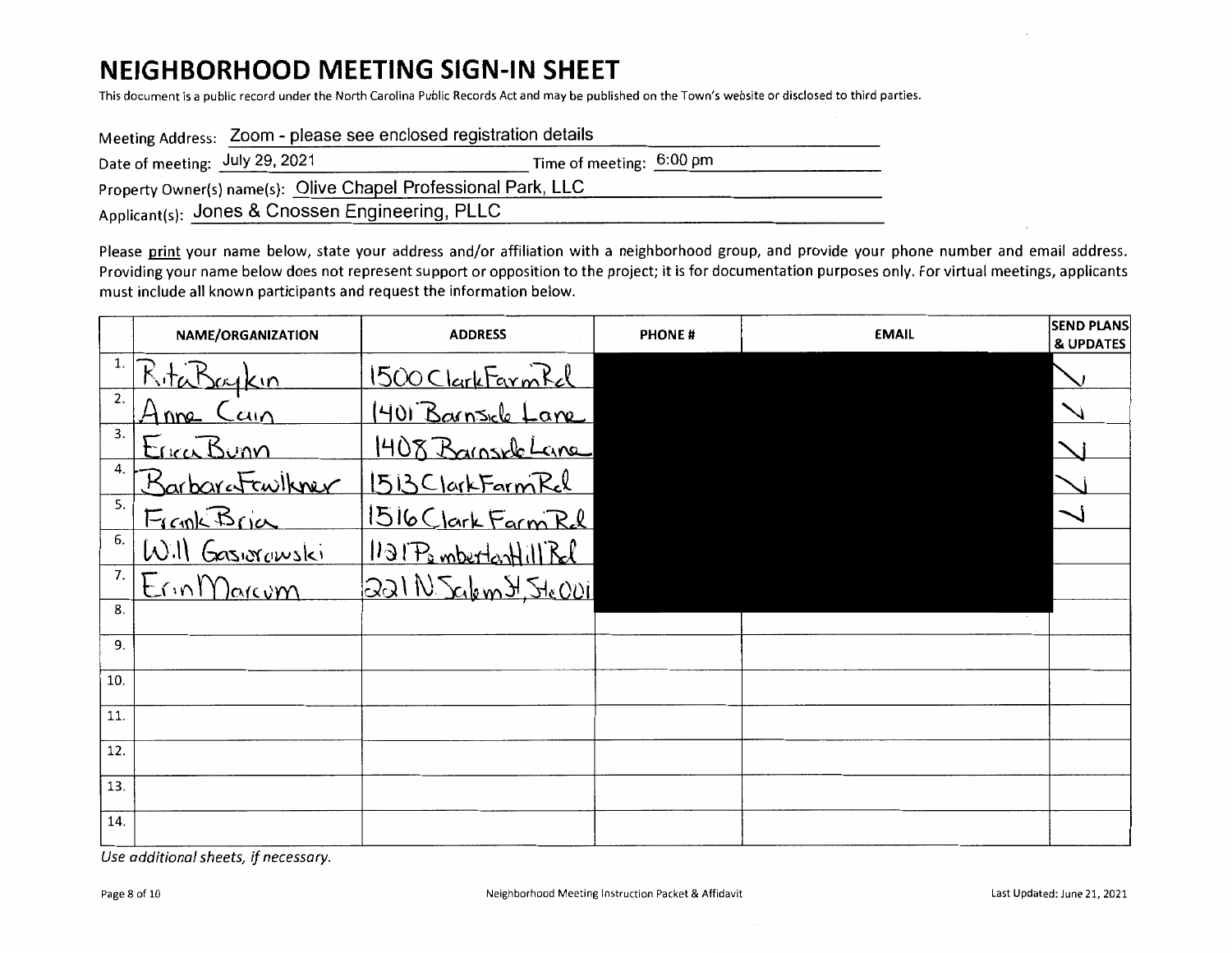### **SUMMARY OF DISCUSSION FROM THE NEIGHBORHOOD MEETING**

This document is a public record under the North Carolina Public Records Act and may be published on the Town's website or disclosed to third parties.

|                                | Property Owner(s) name(s): Olive Chapel Professional Park, LLC           |  |
|--------------------------------|--------------------------------------------------------------------------|--|
|                                | Applicant(s): Jones & Cnossen Engineering, PLLC                          |  |
|                                | Contact information (email/phone): patrick@jonescnossen.com/919-387-1174 |  |
|                                | Meeting Address: Zoom - please see enclosed registration details         |  |
| Date of meeting: July 29, 2021 | Time of meeting: 6:00 pm                                                 |  |
|                                |                                                                          |  |

Please summarize the questions/comments and your responses from the Neighborhood Meeting or emails/phone calls received in the spaces below (attach additional sheets, if necessary). Please state if/how the project has been modified in response to any concerns. The response should not be "Noted" or "No Response". There has to be documentation of what consideration the neighbor's concern was given and justification for why no change was deemed warranted.

#### Question/Concern #1:

Concerns regarding removing the square footage limitation for Real Estate Sales - with no limitation it is possible a mega-real estate

use could move in that would end up operating 24x7. This would increase the traffic in the area considerably and cause parking issues.

#### Applicant's Response:

There is no intention for a 24/7 use for the Real Estate Sales. We can discuss this with the owners and also check with the Town to discuss the traffic thresholds. We can consider other options than square footage to limit the impact to the area.

Question/Concern #2:

Is there any limit on the Barber and Beauty shop use?

#### Applicant's Response:

The limit being considered is 3,000 SF. There are discussions with the Town on whether that limit of 3,000 SF is per use type or per building. We can keep everyone posted on the outcome of that discussion. (Attendees expressed concern that this size limitation was concerning)

Question/Concern #3:

With the change to the square footage for Restaurants - what type of restaurants would be alllowed?

Can you give some examples of restaurants that have been turned away because of the size limit? Attendees expressed

the understanding that the intention of the restaurant use was to serve just the office park workers. Applicant's Response:

We discussed the square footage of some restaurants in the area (2500 SF is smaller than many of the restaurants at Beaver Creek Commons). The owner wasn't available at that time to give examples of restaurants that were turned away.

Question/Concern #4:

Meeting attendees expressed the concern that these changes are too soon as the neighborhood hasn't changed since the original rezoning.

#### Applicant's Response:

We discussed the Chapel Ridge Towns PUD that has been submitted and how that would change the make up of the neighborhood, if it is approved by Town Council in the near future. The resident's concerns will be communicated to the building owners.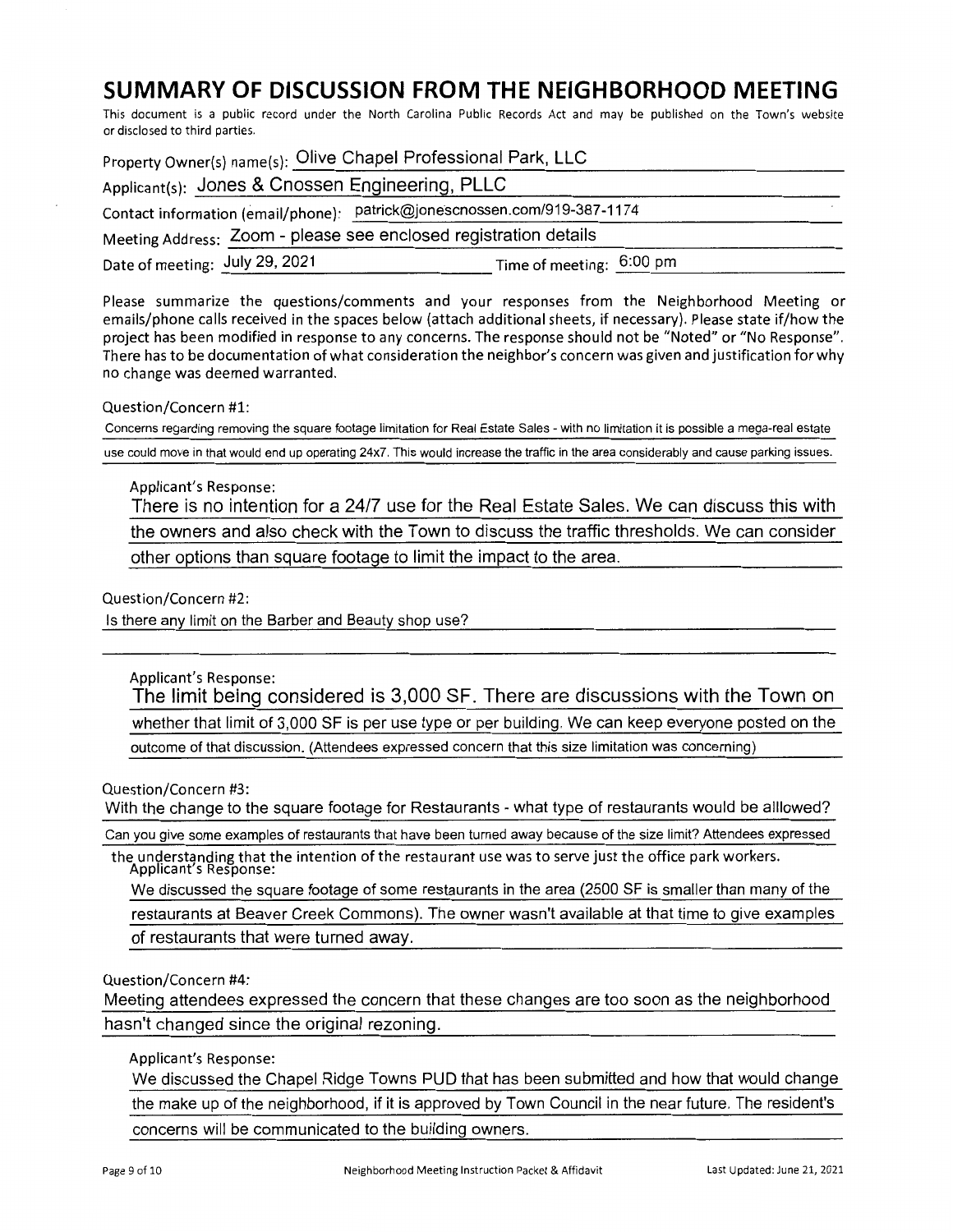# **AFFIDAVIT OF CONDUCTING A NEIGHBORHOOD MEETING, SIGN-IN SHEET AND ISSUES/RESPONSES SUBMITTAL**

This document is a public record under the North Carolina Public Records Act and may be published on the Town's website or disclosed to third parties.

 $1,$   $\sqrt{1}$   $\sqrt{1}$   $\sqrt{1}$   $\sqrt{1}$   $\sqrt{1}$   $\sqrt{1}$  do hereby declare as follows:

- 1. I have conducted a Neighborhood Meeting for the proposed Rezoning, Major Site Plan, Residential Master Subdivision Plan, or Special Use Permit in accordance with UDO Sec. 2.2.7 *Neighborhood Meeting.*
- 2. The meeting invitations were mailed to the Apex Department of Planning and Community Development, all property owners and tenants abutting and within 300 feet of the subject property and any neighborhood association that represents citizens in the notification area via first class mail a minimum of 14 days in advance of the Neighborhood Meeting.
- 3. The meeting was conducted at **Zoom meeting** (location/address)<br>on July 29, 2021 (date) from 6:00 pm (start time) to 8:00 pm (end time).
- 4. I have included the mailing list, meeting invitation, sign-in sheet, issue/response summary, and zoning map/reduced plans with the application.
- 5. I have prepared these materials in good faith and to the best of my ability.

By: Latal 2 fin

STATE OF NORTH CAROLINA COUNTY OF WAKE

| Sworn and subscribed before me, EqimMarcum                    | a Notary Public for the above State and  |
|---------------------------------------------------------------|------------------------------------------|
| County, on this the $\partial \kappa$ day of $\Delta \kappa$  | $20\Omega$                               |
| <b>SEAL</b>                                                   |                                          |
|                                                               | votary Püblic                            |
| <b>ERIN MARCUM</b><br>NOTARY PUBLIC                           | <b>Print Name</b>                        |
| <b>Wake County</b><br>North Carolina<br>My Commission Expires | My Commission Expires: Novamber 19, 2025 |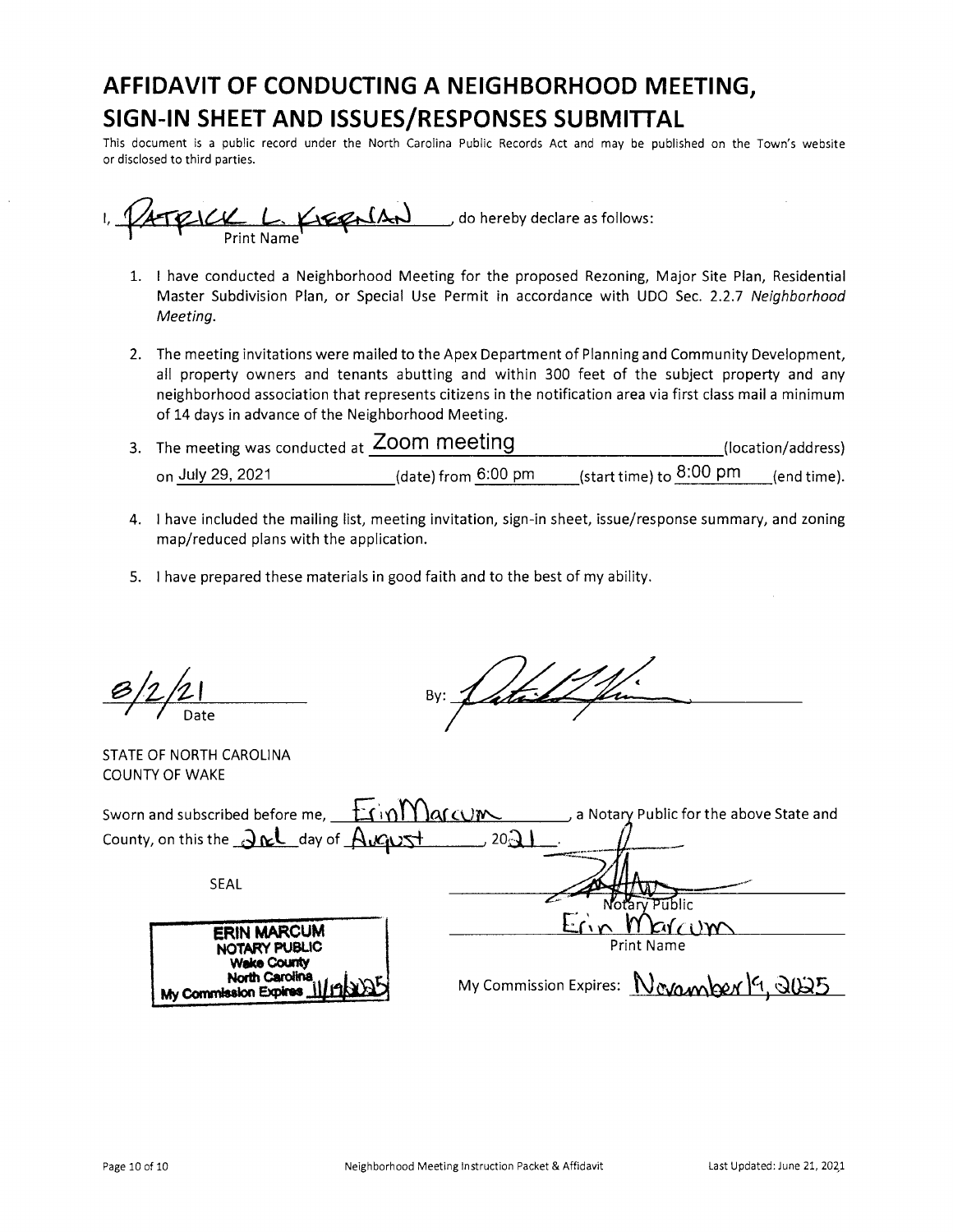|                                            |                   |                                                                       | D                                                                |                                              |                    |
|--------------------------------------------|-------------------|-----------------------------------------------------------------------|------------------------------------------------------------------|----------------------------------------------|--------------------|
| <b>SITE ADDRESS</b>                        | <b>PIN NUMBER</b> | <b>OWNER</b>                                                          | <b>MAILING ADDRESS</b>                                           |                                              |                    |
| CHAPEL RIDGE RD<br>$\overline{2}$          | 0732238148        | OLIVE CHAPEL PROFESSIONAL PARK, LLC                                   | 1121 PEMBERTON HILL RD                                           | APEX NC 27502-4280                           |                    |
| $\overline{\mathbf{3}}$<br>408 BARNSIDE LN | 0732345135        | <b>KENNETH &amp; ERICA BUNN</b>                                       | 1408 BARNSIDE LN                                                 | APEX NC 27502-8501                           |                    |
| $\overline{4}$<br>1409 BARNSIDE LN         | 0732333570        | GASIOROWSKI PROPERTIES LLC                                            | 1121 PEMBERTON HILL RD                                           | APEX NC 27502-4280                           |                    |
| न<br>1501 OLIVE CHAPEL RD                  | 0732323917        | TODD & JENNIFER SAVARD                                                | 1501 OLIVE CHAPEL RD                                             | APEX NC 27502-6744                           |                    |
| 6 1505 CLARK FARM RD                       | 0732340146        | MOJO PROPERTY MANAGEMENT LLC                                          | 2755 E FRANKLIN BLVD                                             | GASTONIA NC 28056-8201                       |                    |
| 7 <sup>1</sup><br>1505 OLIVE CHAPEL RD     | 0732322948        | PAUL AIMAN & KEZIA JOHNAS                                             | 1505 OLIVE CHAPEL RD                                             | APEX NC 27502-6744                           |                    |
| $\bf{8}$<br>1509 OLIVE CHAPEL RD           | 0732321976        | BRITT SCHUMAN-HUMBERT & GREGOIRE HUMBERT                              | 1509 OLIVE CHAPEL RD                                             | APEX NC 27502-6744                           |                    |
| 9 1513 CLARK FARM RD                       | 0732246233        | BARBARA & JAMES FAULKNER JR                                           | 1513 CLARK FARM RD                                               | APEX NC 27502-8500                           |                    |
| 10 1513 OLIVE CHAPEL RD                    | 0732321905        | GANESH & SUSHMA RAO                                                   | 1513 OLIVE CHAPEL RD                                             | APEX NC 27502-6744                           |                    |
| 11 1517 CLARK FARM RD                      | 0732243490        | JOHN & MARIE ROCCOFORTE                                               | 1517 CLARK FARM RD                                               | APEX NC 27502-8500                           |                    |
| 12 1517 OLIVE CHAPEL RD                    | 0732320934        | ALEXANDER THOMAS & MARISKA RAMONDINO                                  | 1517 OLIVE CHAPEL RD                                             | APEX NC 27502-6744                           |                    |
| 13 1521 OLIVE CHAPEL RD                    | 0732229953        | HEATHER DASHNAU & PANAGIOTIS KAMPANAKIS                               | 1521 OLIVE CHAPEL RD                                             | APEX NC 27502-6744                           |                    |
| 14 1600 OLIVE CHAPEL RD                    | 0732235461        |                                                                       |                                                                  |                                              |                    |
|                                            | 0732236371        | 540 FLEX & BUSINESS PARK LLC<br>540 FLEX & BUSINESS PARK OWNERS ASSOC | 2509 SOUTHWINDS RUN<br>540 FLEX & BUSINESS PARK LLC              | APEX NC 27502-6512                           | APEX NC 27502-6512 |
| 15 1600 OLIVE CHAPEL RD<br>16              |                   |                                                                       |                                                                  | 2509 SOUTHWINDS RUN                          |                    |
| 1600 OLIVE CHAPEL RD                       | 0732236371        | PEAK INVESTMENT PROPERTIES LLC                                        | 100 PASTRO CT                                                    | APEX NC 27502-8602                           |                    |
| 17<br>1600 OLIVE CHAPEL RD                 | 0732236371        | SARANGA-CHENNURI PROPERTIES LLC                                       | 1600 OLIVE CHAPEL RD STE 108                                     | APEX NC 27502-6765                           |                    |
| 18 1600 OLIVE CHAPEL RD                    | 0732236371        | COURTNETHAN LAND HOLDINGS LLC                                         | 1600 OLIVE CHAPEL RD STE 112                                     | APEX NC 27502-6765                           |                    |
| 19 1600 OLIVE CHAPEL RD                    | 0732236371        | SCHTAKLEFF PROPERTIES LLC                                             | 1600 OLIVE CHAPEL RD STE 120                                     | APEX NC 27502-6765                           |                    |
| 20 1600 OLIVE CHAPEL RD                    | 0732236371        | IANNONE, JOSEPH V JR                                                  | 2509 SOUTHWINDS RUN                                              | APEX NC 27502-6512                           |                    |
| 21 1600 OLIVE CHAPEL RD                    | 0732236371        | MYSTIC PROPERTIES, LLC                                                | 1714 ASHLEY DOWNS DR                                             | APEX NC 27502-5297                           |                    |
| 22 1600 OLIVE CHAPEL RD                    | 0732236371        | PETCHETTI, MANJULA R                                                  | 1621 CARY RESERVE DR                                             | CARY NC 27519-9629                           |                    |
| $\overline{23}$<br>1600 OLIVE CHAPEL RD    | 0732236371        | MACKENZIE HOLDINGS, LLC                                               | 1600 OLIVE CHAPEL RD STE 140                                     | APEX NC 27502-6766                           |                    |
| 24 1600 OLIVE CHAPEL RD                    | 0732236371        | LEXARY HOLDINGS LLC                                                   | 1600 OLIVE CHAPEL RD STE 144                                     | APEX NC 27502-6766                           |                    |
| $\overline{25}$<br>1700 ASHBARK CT         | 0732228864        | FRANK & CECILIA NAVY                                                  | 1700 ASHBARK CT                                                  | APEX NC 27502-5298                           |                    |
| 26 1702 ASHBARK CT                         | 0732228956        | <b>JESSE &amp; REGINA HOUSE</b>                                       | 1702 ASHBARK CT                                                  | APEX NC 27502-5298                           |                    |
| 27 1704 ASHBARK CT                         | 0732227949        | ERICK CONTRERAS-BLANCO & TYLER WILSON                                 | 1704 ASHBARK CT                                                  | APEX NC 27502-5298                           |                    |
| 28 1706 ASHBARK CT                         | 0732226937        | KIM & ROBERT ROCK JR                                                  | 1706 ASHBARK CT                                                  | APEX NC 27502-5298                           |                    |
| 29<br>1720 ASHLEY DOWNS DR                 | 0732225839        | PHILLIP KALK & SARAH NOWELL                                           | 720 ASHLEY DOWNS DR                                              | APEX NC 27502-5297                           |                    |
| 30<br>722 ASHLEY DOWNS DR                  | 0732225937        | <b>MARK &amp; HEIDI GARWATOSKI</b>                                    | 722 ASHLEY DOWNS DR                                              | APEX NC 27502-5297                           |                    |
| $\overline{31}$                            |                   | TOWN OF APEX                                                          | PO BOX 250                                                       | <b>APEX NC 27502</b>                         |                    |
| 32                                         |                   | ASHLEY DOWNS HOA (RS FINCHER & COMPANY, LLC)                          | PO BOX 1117                                                      | <b>APEX NC 27523</b>                         |                    |
| $\overline{33}$                            |                   | CHAPEL RIDGE ESTATES HOA                                              | 1001-105 GOODWORTH DR                                            | <b>APEX NC 27539</b>                         |                    |
| $\overline{34}$                            |                   | <b>CURRENT TENANT</b>                                                 | 1400 Chapel Ridge RD                                             | <b>APEX NC 27502</b>                         |                    |
| 35                                         |                   | <b>CURRENT TENANT</b>                                                 | 1409 Barnside LN                                                 | <b>APEX NC 27502</b>                         |                    |
| 36                                         |                   | <b>CURRENT TENANT</b>                                                 | 1444 Chapel Ridge RD                                             | <b>APEX NC 27502</b>                         |                    |
| $\overline{37}$                            |                   | <b>CURRENT TENANT</b>                                                 | 1454 Chapel Ridge RD                                             | <b>APEX NC 27502</b>                         |                    |
| 38                                         |                   | <b>CURRENT TENANT</b>                                                 | 460 Chapel Ridge RD                                              | <b>APEX NC 27502</b>                         |                    |
| 39                                         |                   | <b>CURRENT TENANT</b>                                                 | 460 Chapel Ridge RD Suite 100                                    | <b>APEX NC 27502</b>                         |                    |
|                                            |                   | <b>CURRENT TENANT</b>                                                 | 1460 Chapel Ridge RD Suite 110                                   | <b>APEX NC 27502</b>                         |                    |
| $\frac{40}{41}$                            |                   | <b>CURRENT TENANT</b>                                                 | 1460 Chapel Ridge RD Suite 130                                   | <b>APEX NC 27502</b>                         |                    |
|                                            |                   | <b>CURRENT TENANT</b>                                                 | 460 Chapel Ridge RD Suite 150                                    | <b>APEX NC 27502</b>                         |                    |
| $\overline{43}$                            |                   | <b>CURRENT TENANT</b>                                                 | 460 Chapel Ridge RD Suite 170                                    | <b>APEX NC 27502</b>                         |                    |
| $\overline{44}$                            |                   | <b>CURRENT TENANT</b>                                                 | 460 Chapel Ridge RD Suite 180                                    | <b>APEX NC 27502</b>                         |                    |
| 45                                         |                   | <b>CURRENT TENANT</b>                                                 | 1460 Chapel Ridge RD Suite 200                                   | <b>APEX NC 27502</b>                         |                    |
|                                            |                   | <b>CURRENT TENANT</b>                                                 | 1460 Chapel Ridge RD Suite 250                                   | <b>APEX NC 27502</b>                         |                    |
| $\frac{46}{47}$                            |                   |                                                                       |                                                                  |                                              |                    |
|                                            |                   | <b>CURRENT TENANT</b>                                                 | 1464 Chapel Ridge RD                                             | APEX NC 27502                                |                    |
| $\frac{48}{49}$                            |                   | <b>CURRENT TENANT</b>                                                 | 1474 Chapel Ridge RD<br>1480 Chapel Ridge RD                     | <b>APEX NC 27502</b><br><b>APEX NC 27502</b> |                    |
| 50                                         |                   | <b>CURRENT TENANT</b>                                                 |                                                                  |                                              |                    |
| 51                                         |                   | <b>CURRENT TENANT</b>                                                 | 1480 Chapel Ridge RD Suite 100                                   | <b>APEX NC 27502</b>                         |                    |
| $\overline{52}$                            |                   | <b>CURRENT TENANT</b>                                                 | 1480 Chapel Ridge RD Suite 110<br>1480 Chapel Ridge RD Suite 130 | <b>APEX NC 27502</b>                         |                    |
| $\overline{53}$                            |                   | <b>CURRENT TENANT</b>                                                 |                                                                  | <b>APEX NC 27502</b>                         |                    |
|                                            |                   | <b>CURRENT TENANT</b>                                                 | 1480 Chapel Ridge RD Suite 150                                   | <b>APEX NC 27502</b>                         |                    |
| $\overline{54}$                            |                   | <b>CURRENT TENANT</b>                                                 | 1480 Chapel Ridge RD Suite 170                                   | <b>APEX NC 27502</b>                         |                    |
| 55                                         |                   | <b>CURRENT TENANT</b>                                                 | 1480 Chapel Ridge RD Suite 180                                   | <b>APEX NC 27502</b>                         |                    |
| $\overline{56}$                            |                   | <b>CURRENT TENANT</b>                                                 | 1480 Chapel Ridge RD Suite 200                                   | <b>APEX NC 27502</b>                         |                    |
| $\overline{57}$                            |                   | <b>CURRENT TENANT</b>                                                 | 1480 Chapel Ridge RD Suite 220                                   | <b>APEX NC 27502</b>                         |                    |
| 58                                         |                   | <b>CURRENT TENANT</b>                                                 | 1480 Chapel Ridge RD Suite 240                                   | <b>APEX NC 27502</b>                         |                    |
| 59                                         |                   | <b>CURRENT TENANT</b>                                                 | 1480 Chapel Ridge RD Suite 250                                   | <b>APEX NC 27502</b>                         |                    |
| 60                                         |                   | <b>CURRENT TENANT</b>                                                 | 1484 Chapel Ridge RD                                             | <b>APEX NC 27502</b>                         |                    |
| $\overline{61}$                            |                   | CURRENT TENANT                                                        | 1600 Olive Chapel RD                                             | <b>APEX NC 27502</b>                         |                    |
| $\overline{62}$                            |                   | <b>CURRENT TENANT</b>                                                 | 1600 Olive Chapel RD Suite 100                                   | <b>APEX NC 27502</b>                         |                    |
| 63                                         |                   | <b>CURRENT TENANT</b>                                                 | 1600 Olive Chapel RD Suite 104                                   | <b>APEX NC 27502</b>                         |                    |
| 64                                         |                   | <b>CURRENT TENANT</b>                                                 | 1600 Olive Chapel RD Suite 112                                   | <b>APEX NC 27502</b>                         |                    |
| 65                                         |                   | <b>CURRENT TENANT</b>                                                 | 1600 Olive Chapel RD Suite 116                                   | <b>APEX NC 27502</b>                         |                    |
| 66                                         |                   | <b>CURRENT TENANT</b>                                                 | 1600 Olive Chapel RD Suite 120                                   | <b>APEX NC 27502</b>                         |                    |
| $\overline{67}$                            |                   | <b>CURRENT TENANT</b>                                                 | 1600 Olive Chapel RD Suite 124                                   | <b>APEX NC 27502</b>                         |                    |
| 68                                         |                   | <b>CURRENT TENANT</b>                                                 | 1600 Olive Chapel RD Suite 128                                   | <b>APEX NC 27502</b>                         |                    |
| 69                                         |                   | <b>CURRENT TENANT</b>                                                 | 1600 Olive Chapel RD Suite 132                                   | <b>APEX NC 27502</b>                         |                    |

 $\sim$